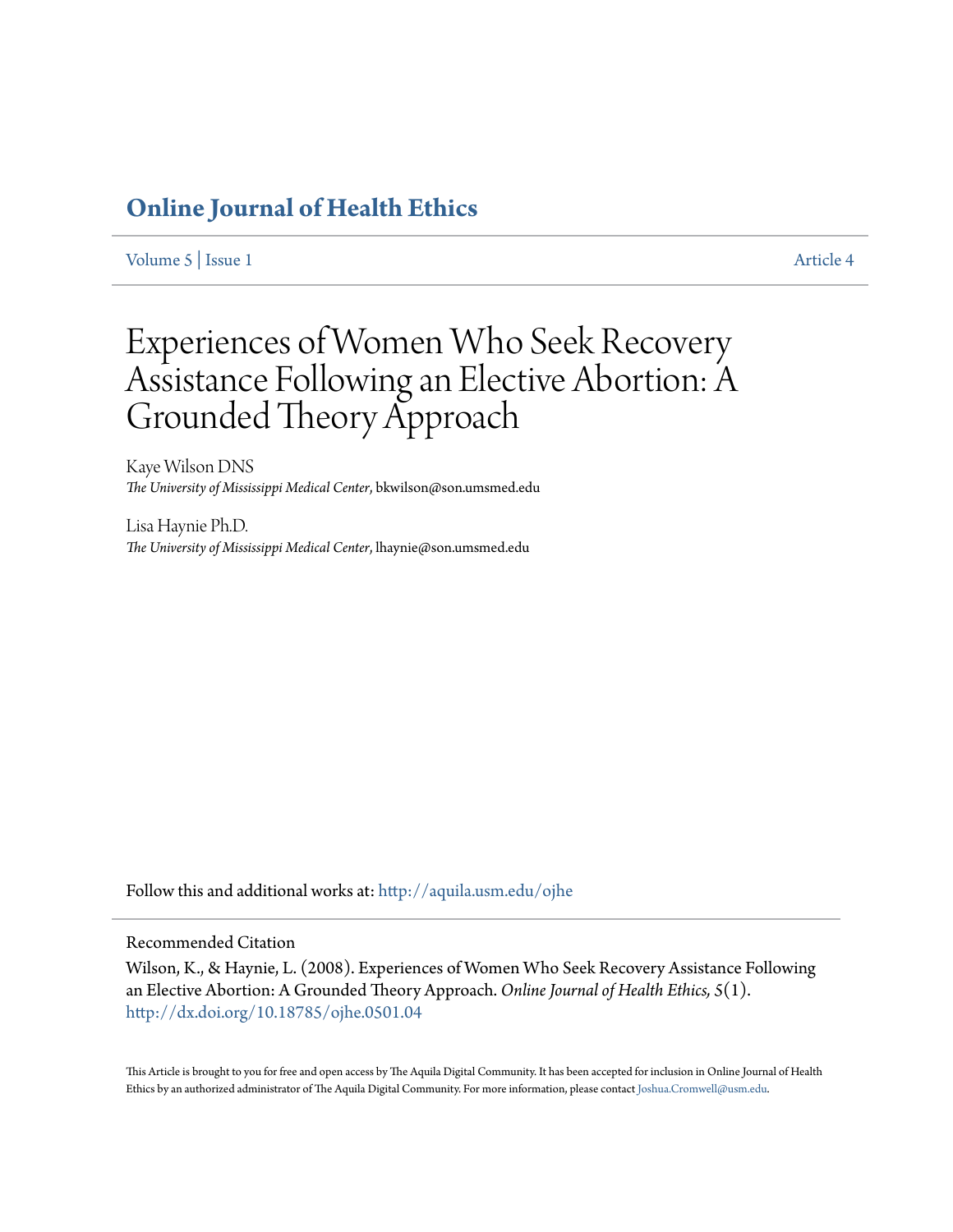# **Experiences of Women Who Seek Recovery Assistance Following an Elective Abortion: A Grounded Theory Approach**

# **Kaye Wilson, DNS**

The University of Mississippi Medical Center

# **Lisa Haynie, Ph.D.**

The University of Mississippi Medical Center

# **Abstract**

This study, using grounded theory method, was conducted to describe the basic social processes experienced by 17 women who recognized the need for recovery and sought recovery assistance following an elective abortion. Nursing research in the area of women's experiences seeking postabortion recovery assistance is warranted because to date abortion is reported to be the second most common surgery performed in the United States. The study was conducted in the southern and west coast regions of the United States. Utilizing a grounded theory chronological approach, interview data was analyzed in three main stages: Life Before Abortion, Life After Abortion and Life With Recovery.

The basic social processes that explained the experience of these post-abortive women were: searching for love and acceptance, understanding the need for help, seeking help, accepting God's forgiveness, forgiving self/others and life-long recovery. Based on the findings of this study and the literature seven conclusion are presented.

**Keywords**: Post-Abortion Recovery, Grounded Theory, Women's Health Issues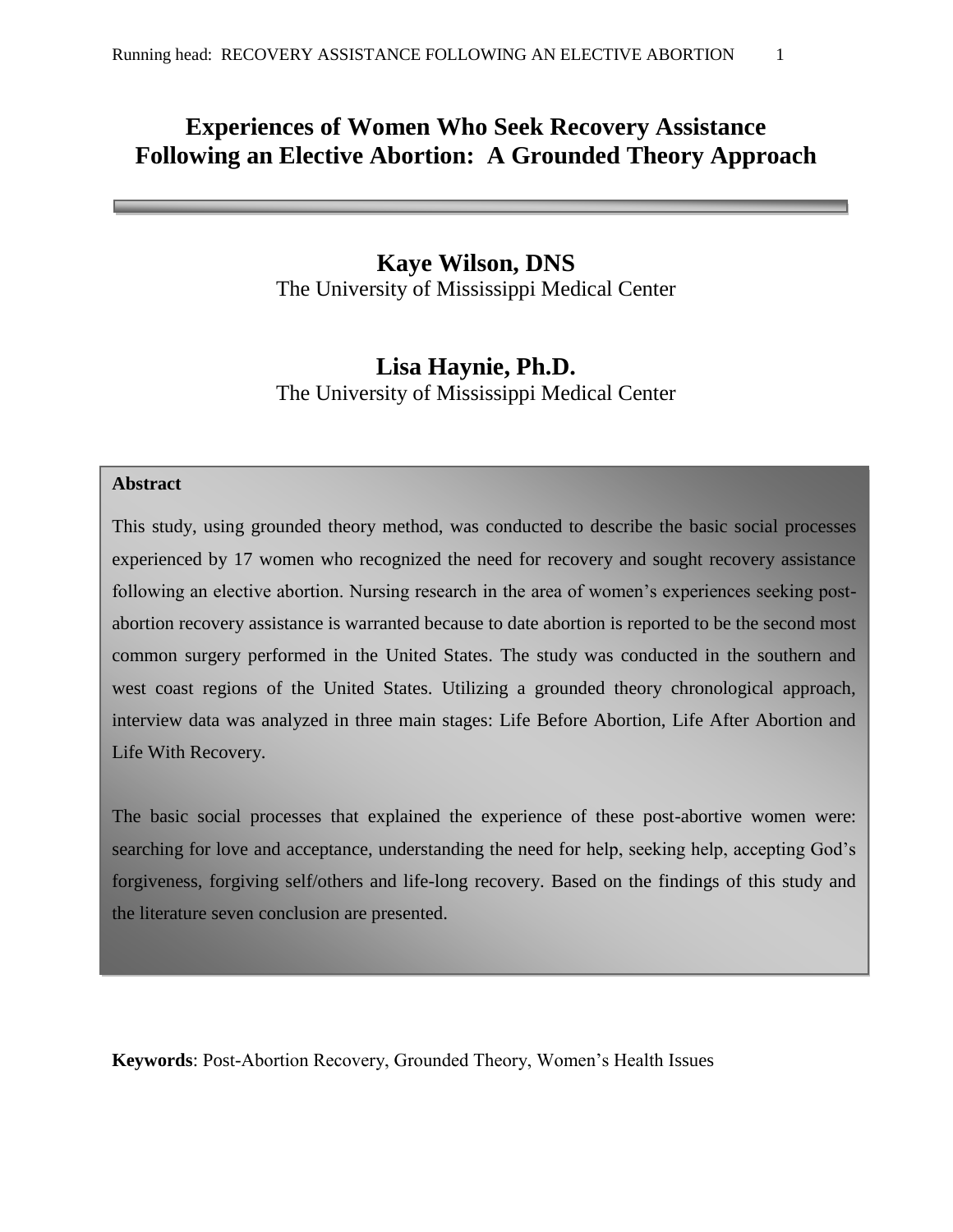# **Experiences of Women Who Seek Recovery Assistance Following and Elective Abortion: A Grounded Theory Approach**

# **INTRODUCTION**

In 1992, abortion was reported to be the most commonly performed surgery in America, with 1.6 million occurring yearly (Franz et al.). According to 2002 data abortion is now the second leading surgery, 1.3 million, with arteriograms at 2 million (Abortion, 2006; National, 2006). Masse et al. (2000) reported that women who have experienced an elective abortion are found in every race, culture, religion, and age group. Speckard et al. (1992) stated that many women who undergo an elective abortion described some of the following outcomes: (a) nightmares related to the abortion or to searching for a lost child, (b) extreme grief, (c) mistrust of others and lack of significant interpersonal relationships, (d) unexplained physical and emotional illness on or around the anniversary date of the abortion or the potential birth date of aborted baby, and (e) initiation of self-destructive behaviors. Most of these women have suffered in silence for fear of condemnation from others and have been denied comfort because they have not felt safe to admit they made the choice to abort their child (Masse et al., 2000).

#### **REVIEW OF LITERATURE**

Research in the area of post-abortion psychosocial outcomes has been controversial. Initial research in this area documented the fact that only a minimal number of women experienced negative outcomes following an abortion (Margolis et al., 1971; Perez-Reyes et al., 1973; Smith, 1973; Bracken et al., 1974; Brewer, 1977; Cvejic et al., 1977; Major et al., 1985; Zabin, et al., 1989; Russo et al., 1992; Russo et al., 1997). However, other studies found that a substantial number of women who abort experienced negative outcomes (Wallerstein, et al., 1972;; Evans et al., 1976; Cavenar et al., 1978a; 1978b; Franco et al., 1989; Barnard, 1990;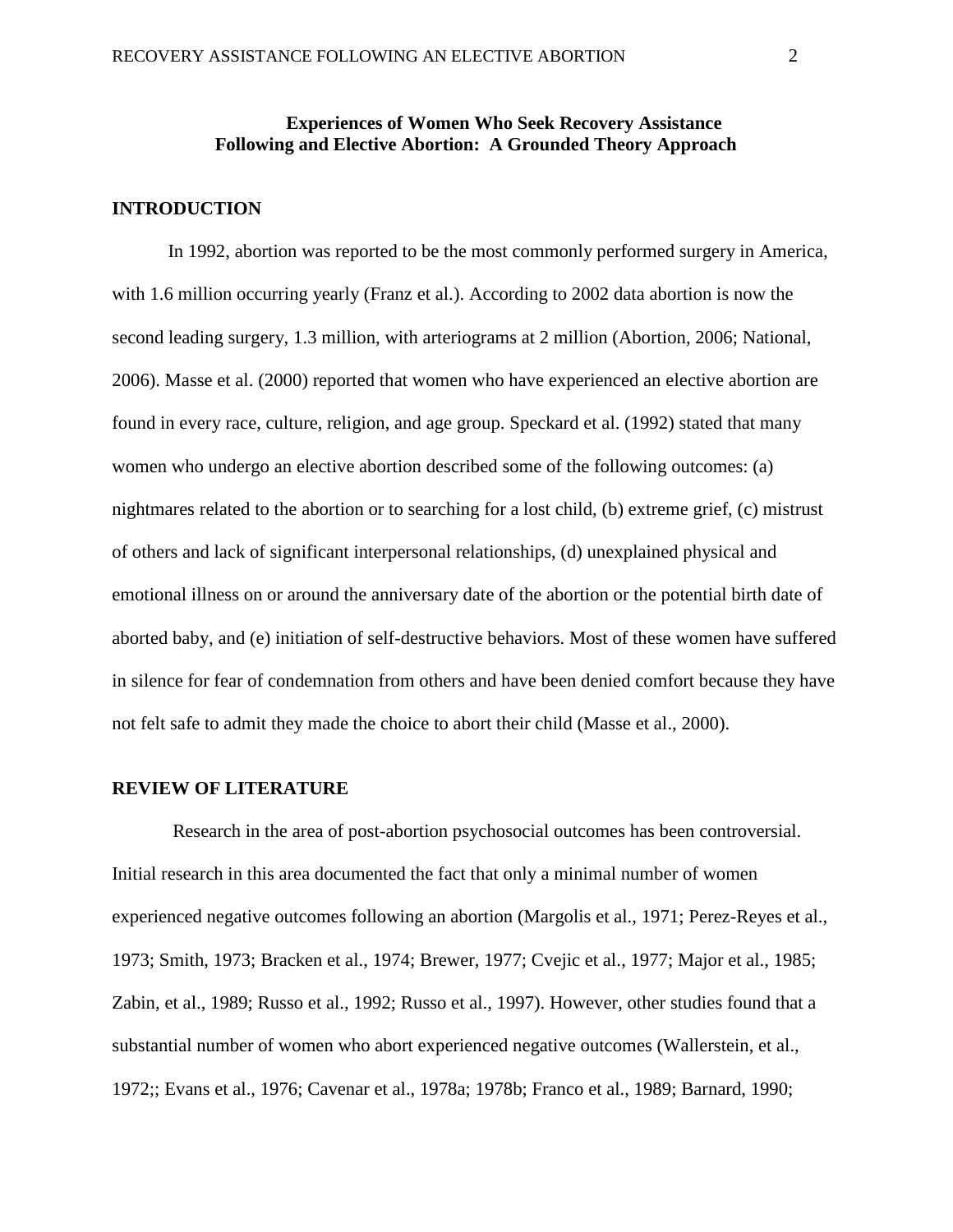Speckard et al., 1992; Congelton et al., 1993; Gissler et al., 1996; Reardon et al., 2000; Reardon, 2001a, 2001b, 2001c). Some of the negative consequences experienced by these women were severe depression (Wallerstein et al., 1972; Franco et al., 1989;), anxiety disorders (Barnard, 1990), drug and alcohol abuse (Reardon et al., 2000), eating disorders (Cavenar et al., 1978a; 1978b), uncontrolled emotional periods, inability to develop long-term interpersonal relationships (Reardon, 2001b; Speckard et al., 1992), and attempted or successful suicide (Gissler et al., 1996).

A question that arose from the literature review was: How many women who have an elective abortion actually experienced negative outcomes? Barnard (1990), utilizing a sample of 80 women, postulated that 1 in 5 women who experienced an abortion were at risk for postabortion stress syndrome. A more recent study by Major et al. (2000) reported that 1% of their sample  $(N = 442)$  suffered diagnosable negative outcomes. However, Major et al. reported a 50% attrition rate ( $N = 882$ , initially, with

 $N = 442$  two years later). Soderberg et al. (1998) reported that women who refused to participate in post-abortive studies often were the women who suffered negative outcomes. Major et al. (2000) said 16.3% of their sample described themselves as "not satisfied" with their choice of abortion, 19% reported that if they were faced with the decision to abort in the future they would not choose to abort, and 20% reported having clinical depression following their abortion experience. If 1% of women experience difficulties following an elective abortion, as reported by Major et al., the number of women in the United States who potentially deal with negative outcomes of an elective abortion would be approximately 500,000 to date.

The fact that negative outcomes occurred after an elective abortion was further emphasized by the 1989 testimony of U.S. Surgeon General Koop (as cited in Speckard et al.,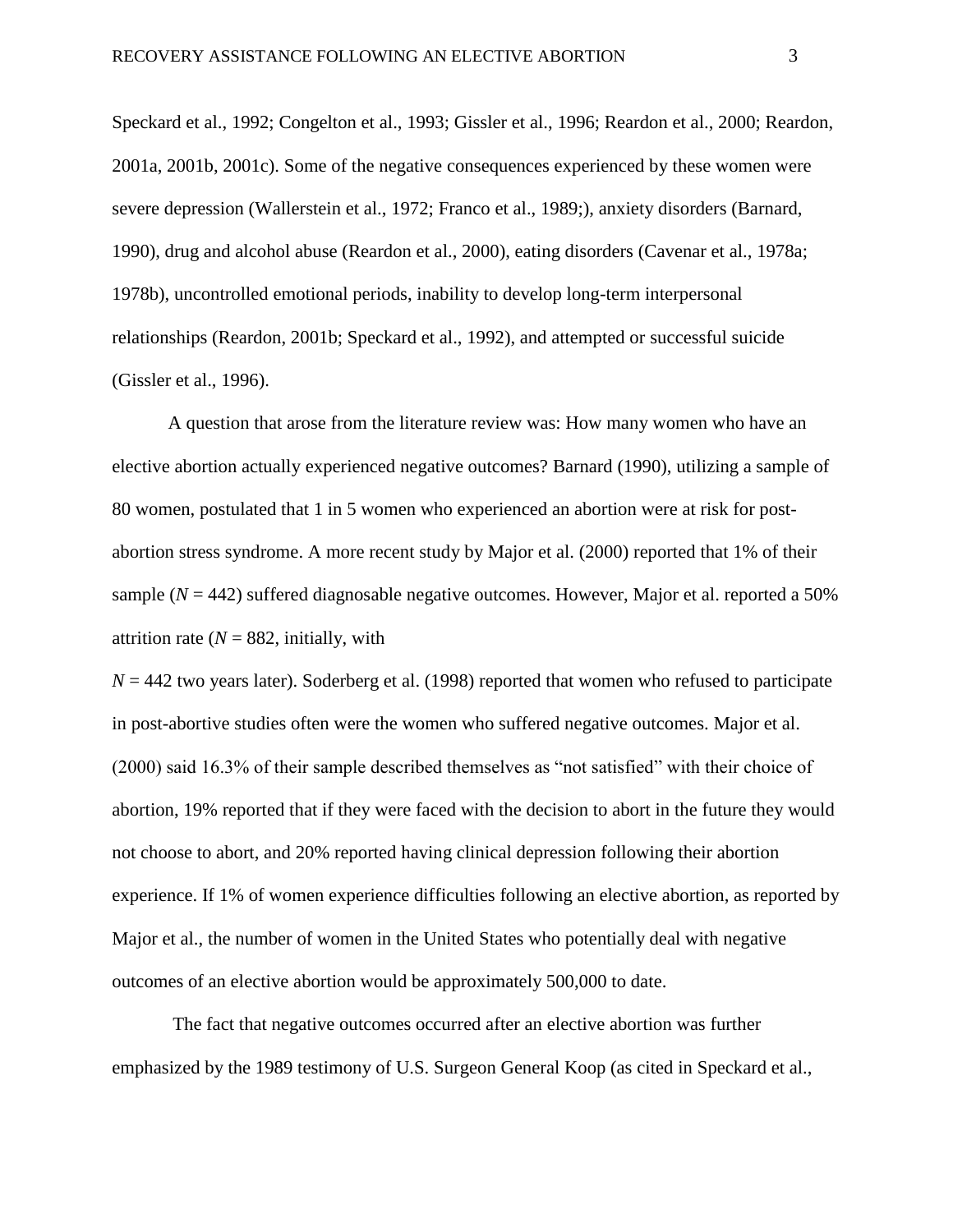1992) before the U.S. House of Representatives. Koop reported that indeed some women do experience severe negative outcomes following an elective abortion, and also reported that current research was not reflective of the true state of this phenomenon.

#### **PURPOSE**

The purpose of this grounded theory study was to describe the basic social process experienced by women who seek recovery assistance following an elective abortion. Through the understanding of this basic social process, the researcher developed a beginning substantive midrange theory that provides guidance for further research for nursing practice in caring for women who seek recovery assistance following an elective abortion.

#### **METHOD**

The study was based on the initial grounded theory procedures as described by Glaser and Strauss, (1967) and maintained by Glaser (1978; 1998) and Glaser and Strauss (1999). Data was analyzed utilizing the following steps: 1) immersion of the investigator into the data; 2) coding which consists of the following three types: open, selective, and theoretical; 3) continued theoretical sampling until saturation of data; 4) identification of core categories; 5) determination of a core variable; and 6) identification of basic social processes (Glaser, 1978, 1998).

# **RESEARCH QUESTION**

The research question was: What is the basic social process experienced by women who seek recovery assistance following one or more elective abortions?

# **SIGNIFICANCE OF STUDY**

Nursing research in the area of women's experiences seeking post-abortion recovery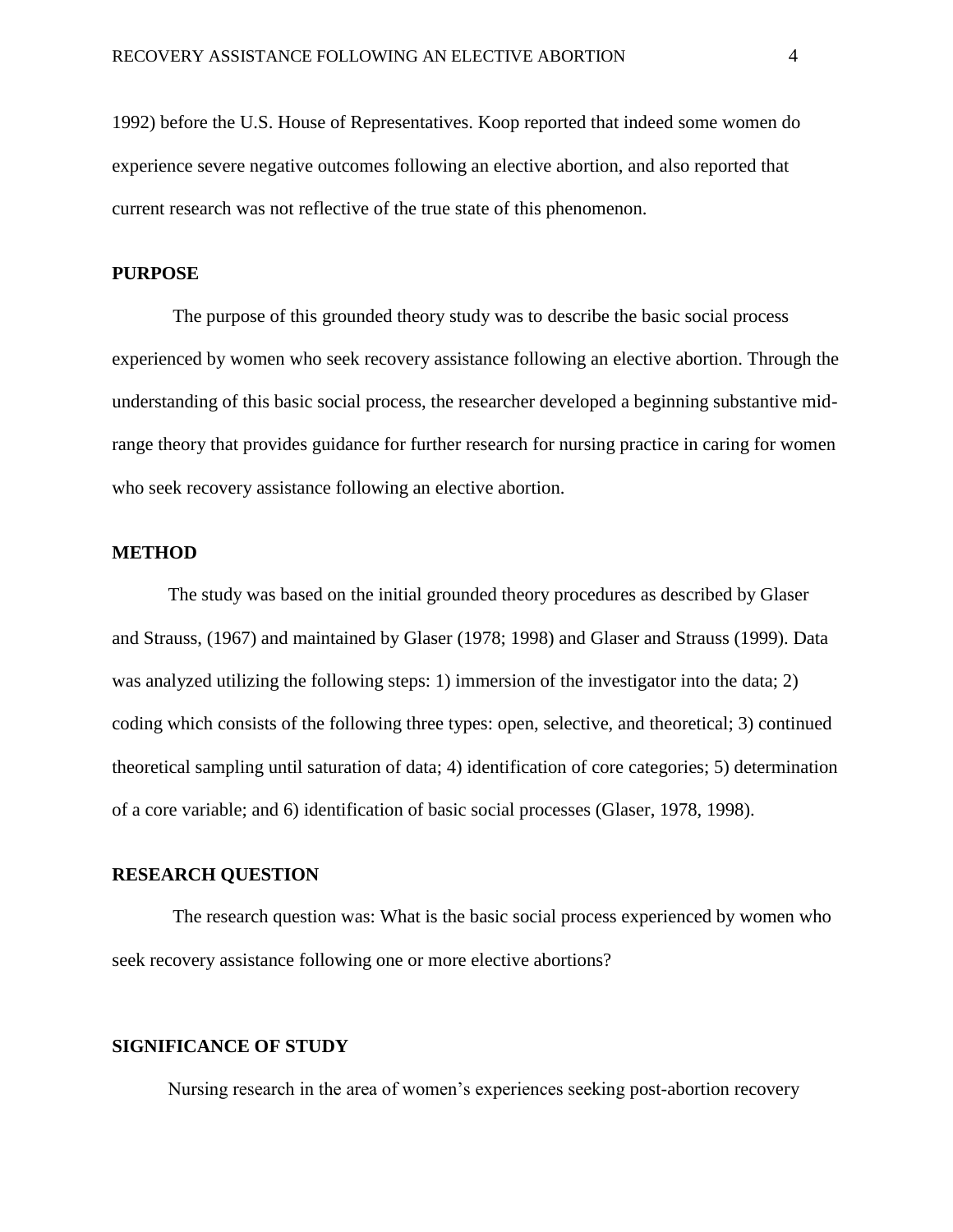assistance is warranted because abortion is reported to be the second most common surgery performed today (Abortion, 2006; National, 2006). Thus, nurses have the potential of caring for women who may desire to seek recovery assistance following an elective abortion in all clinical settings. In order to better facilitate this process, nurses should understand the experience of women as they recognize the negative outcomes and seek recovery assistance.

# **FINDINGS**

This study involved a theoretical sample of 17 women who had experienced one or more abortions and sought recovery assistance. Theoretical saturation occurred after the 10th interview. The subsequent interviews provided additional confirmation of the findings. The participants experienced a total of 36 abortions, with almost half of the participants having experienced multiple abortions. Table 1 presents a summary of the participants' demographic data at the time of their abortion (s).

Table 1

# **Demographic Data**

| Variable     | At Time of<br>Abortion | At Time of<br><b>Seeking Recovery</b> |
|--------------|------------------------|---------------------------------------|
| Age (years)* |                        |                                       |
| $15-19$      | 14                     |                                       |
| $20 - 25$    | 12                     | 2                                     |
| 26-30        | 5                      | 2                                     |
| $31 - 36$    |                        | $\overline{4}$                        |
| $37-41$      |                        | 2                                     |
| $42 - 46$    |                        | 5                                     |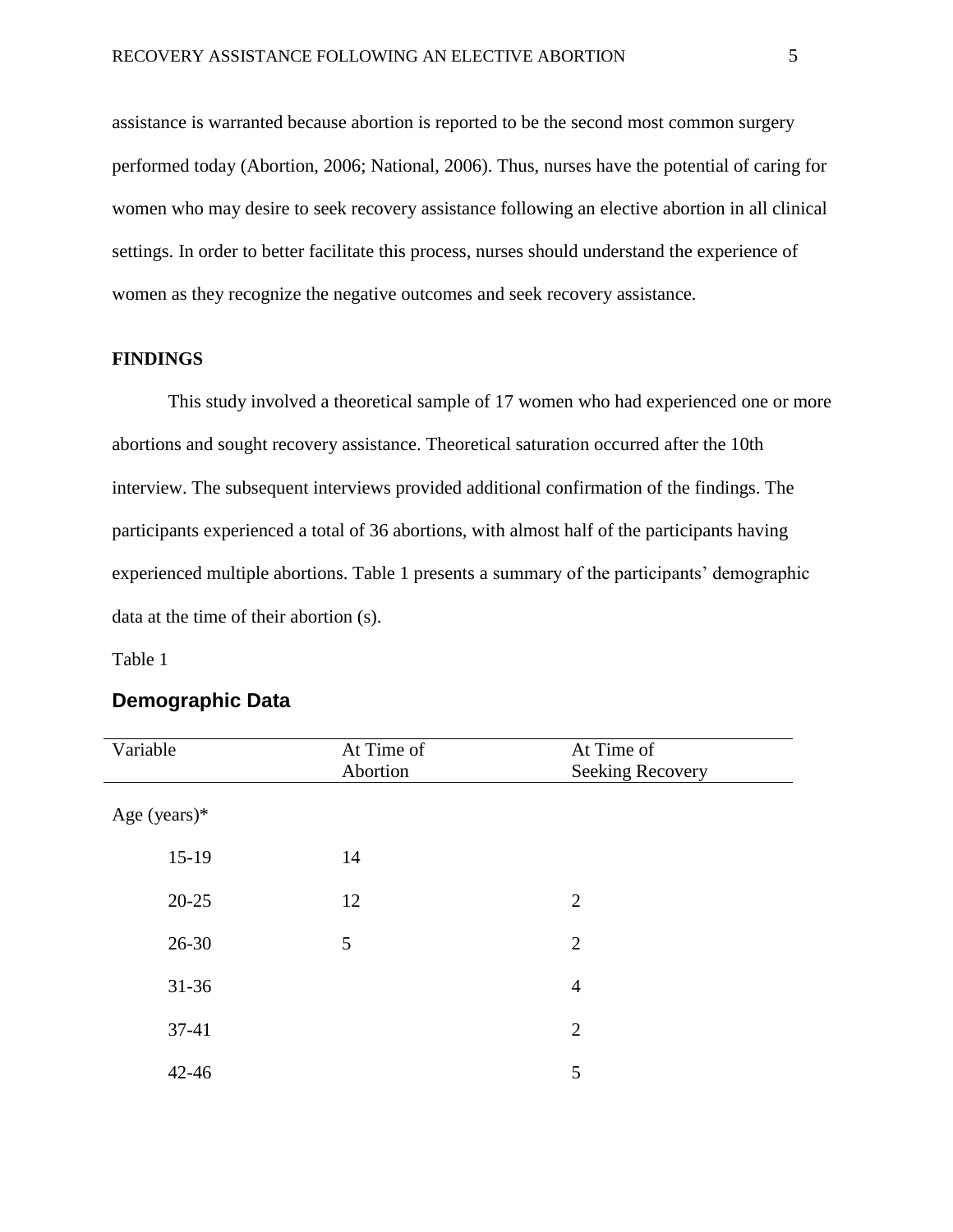| $47 - 50$                       |    | 2  |
|---------------------------------|----|----|
| <b>Marital Status</b><br>Single | 16 | 4  |
| Married                         | 1  | 11 |
| Engaged                         |    | 1  |
| Divorced                        |    |    |

# **Demographic Data**

| Variable           |                                | At Times of<br>Abortion | At Time of<br><b>Seeking Recovery</b> |
|--------------------|--------------------------------|-------------------------|---------------------------------------|
| Educational level* |                                |                         |                                       |
|                    | never completed<br>high school | $\mathbf{1}$            | $\mathbf{1}$                          |
|                    | high school                    | 5                       | 3                                     |
|                    | high school graduate           | $\tau$                  | $\overline{2}$                        |
|                    | college student                | $\overline{7}$          | $\overline{2}$                        |
|                    | college graduate               | $\overline{2}$          | 5                                     |
|                    | completed 1-5 years<br>college | 3                       | 5                                     |
| Economic Status*   |                                |                         |                                       |
|                    | \$15-\$20,000                  | 8                       | 3                                     |
|                    | \$21-\$25,000                  | $\mathbf{1}$            | $\overline{2}$                        |
|                    | \$26-\$31,000                  | 3                       | $\mathbf{1}$                          |
|                    | \$32-\$36,000                  | 3                       | $\boldsymbol{0}$                      |
|                    | \$37-\$42,000                  | $\mathbf{1}$            | $\boldsymbol{0}$                      |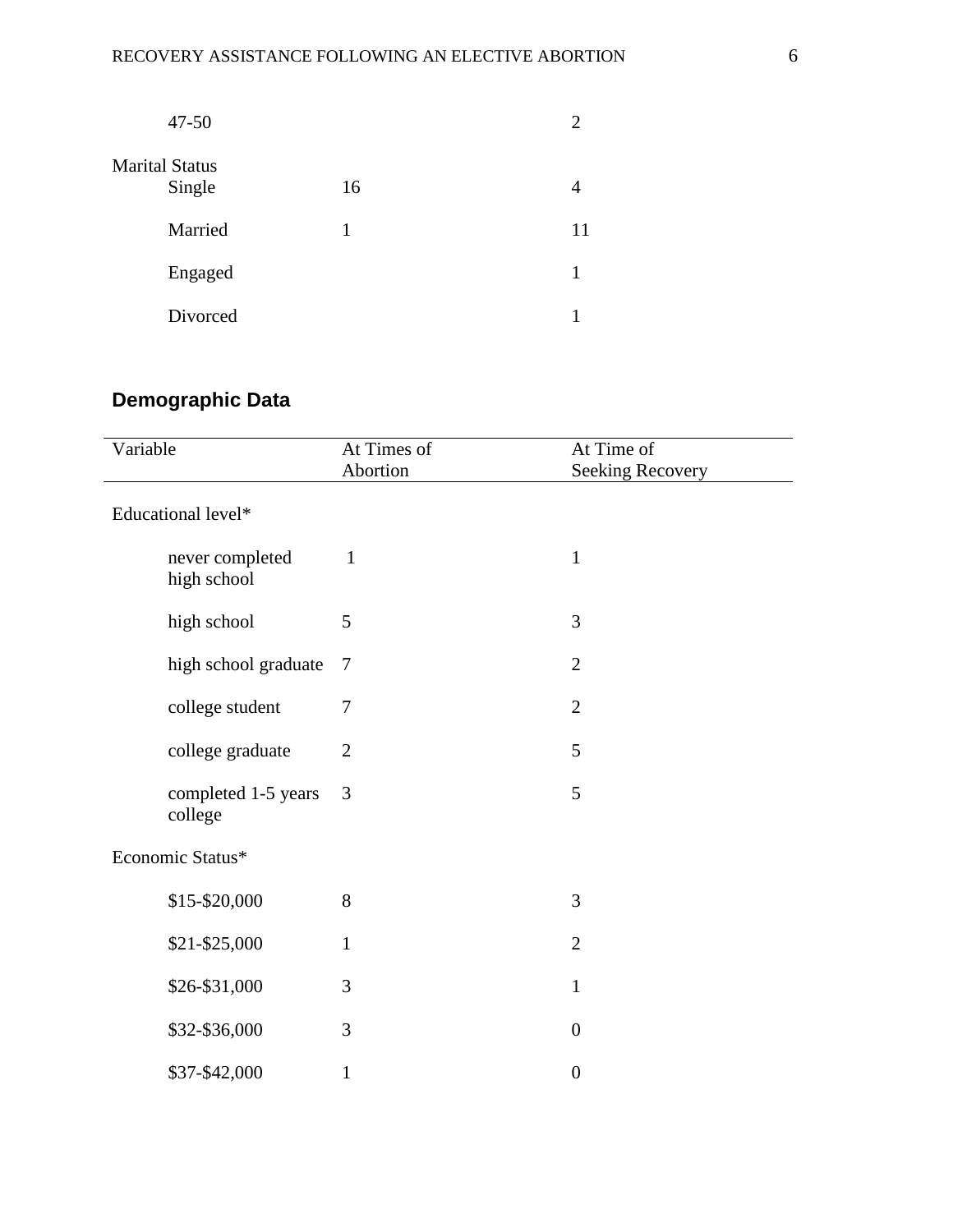| \$43-\$48,000       |   |  |
|---------------------|---|--|
| \$48-\$54,000       |   |  |
| \$55,000 or greater | O |  |

\*Eight participants had multiple abortions  $n = 17$ 

Concurrent data collection from a theoretical sample and analysis of the data led to a developing grounded theory that revealed that the women's experiences evolved in three stages: Life Before Abortion, Life After Abortion, and Life with Recovery. Within each of these stages were numerous periods of distinct behaviors, thoughts, relationships, and responses (Figure 1).

# *Figure 1*

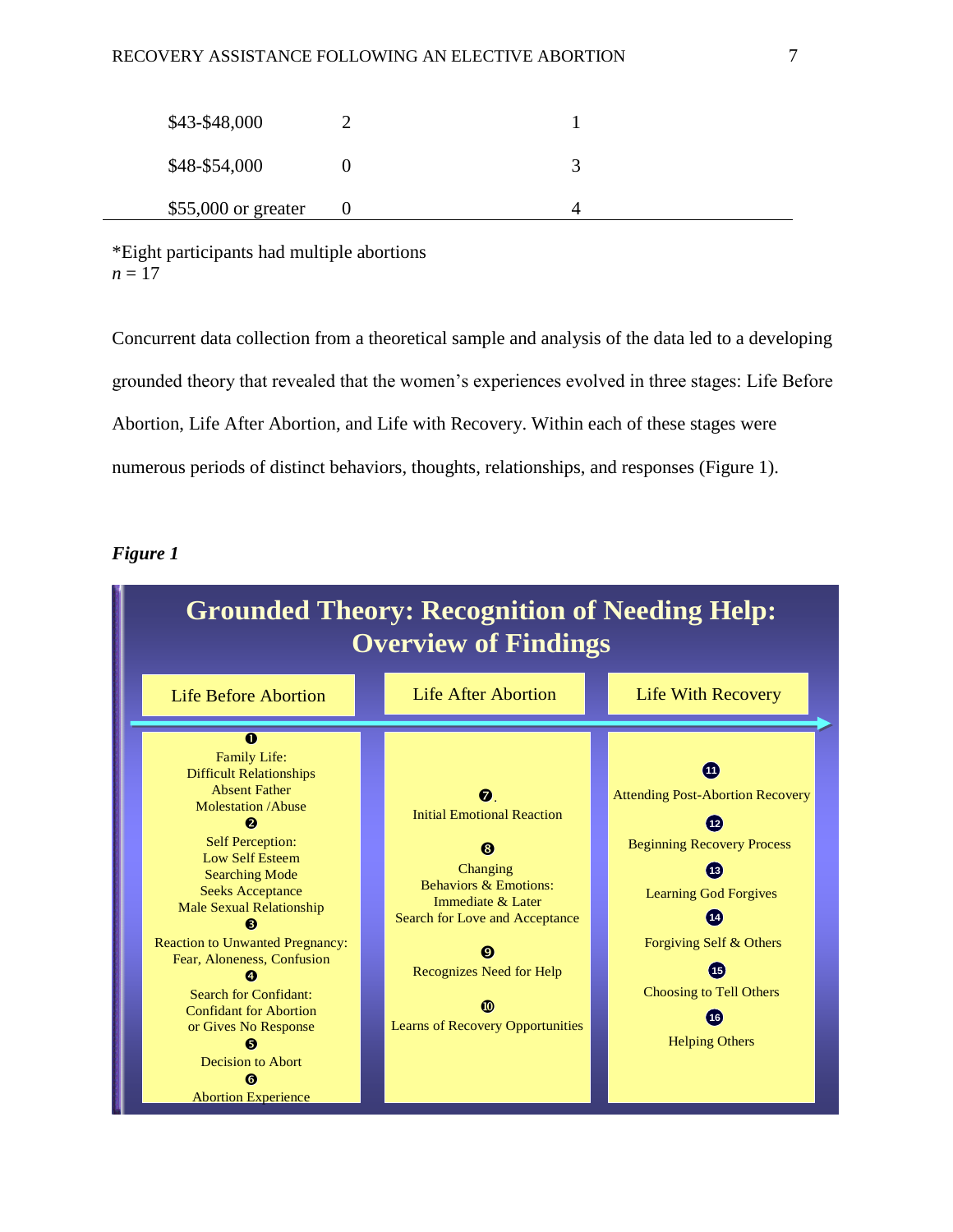# **STAGE ONE: LIFE BEFORE ABORTION OVERVIEW OF "LIFE BEFORE ABORTION"**

# *FAMILY LIFE*

Figure 2 shows the first stage examined which was that of Life Before Abortion. In describing this period of their lives, 5 participants made no mention of church or religious affiliation during this time period. Ten women identified going to either Protestant or Catholic Churches as children. Two respondents stated they did not attend church during their childhood. *Figure 2*

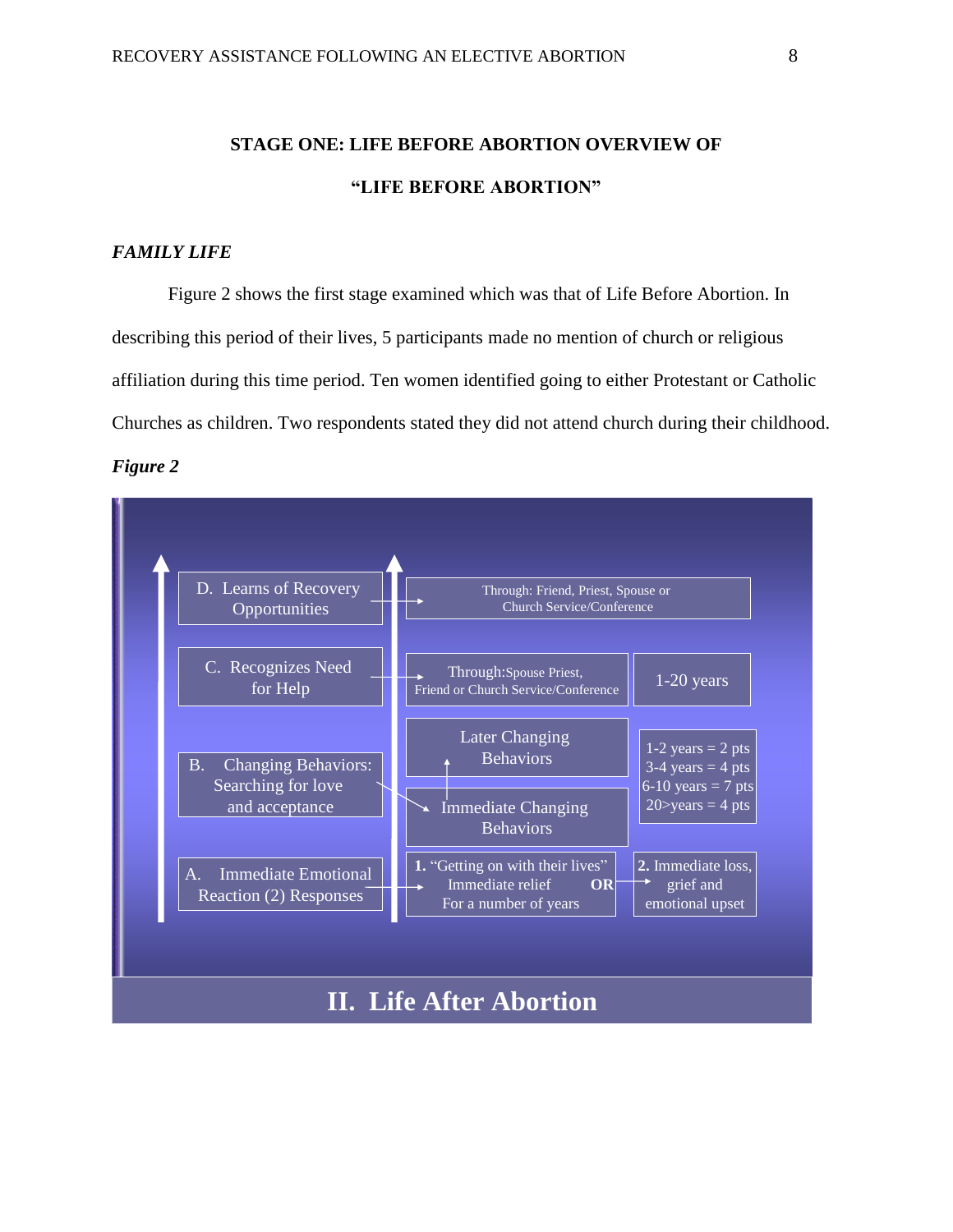However, this time period was also described by most of the sample as involving family relationships consisting of conflict between parents or strained relationships between one or both parents and the participant. Six respondents experienced parental divorce during their teenage years, 3 participants were raised by single moms, and 2 contributors lived with parents who were in constant conflict.

Four members of the sample described loving family environments but of these 1 experienced: being held with a knife to her throat during a break-in to her home, and, at a later age, being raped by an unknown male. A second participant explained how she was molested as a young child by an uncle. Furthermore, one contributor described a difficult move from a small Northern town to a large Southern college town during her senior year.

Of the 17 participants, 7 described some form of molestation or sexual abuse that ranged from one episode to years of abuse. All but one of these participants were violated sexually by a friend or a family member

#### *SELF PERCEPTION*

Following their childhood years, all participants described a period of low self-esteem and a search for acceptance and companionship. Twelve participants described becoming sexually active during their teenage years. Eight of these women described being involved with older men, 2 to 5 years their senior and one participant was involved with a man 20 years older. Five participants became sexually active during their college years, with 1 participant becoming sexually active in her late 20s.

#### *REACTION TO UNWANTED PREGNANCY*

All members of the sample experienced unwanted pregnancies. Ten women experienced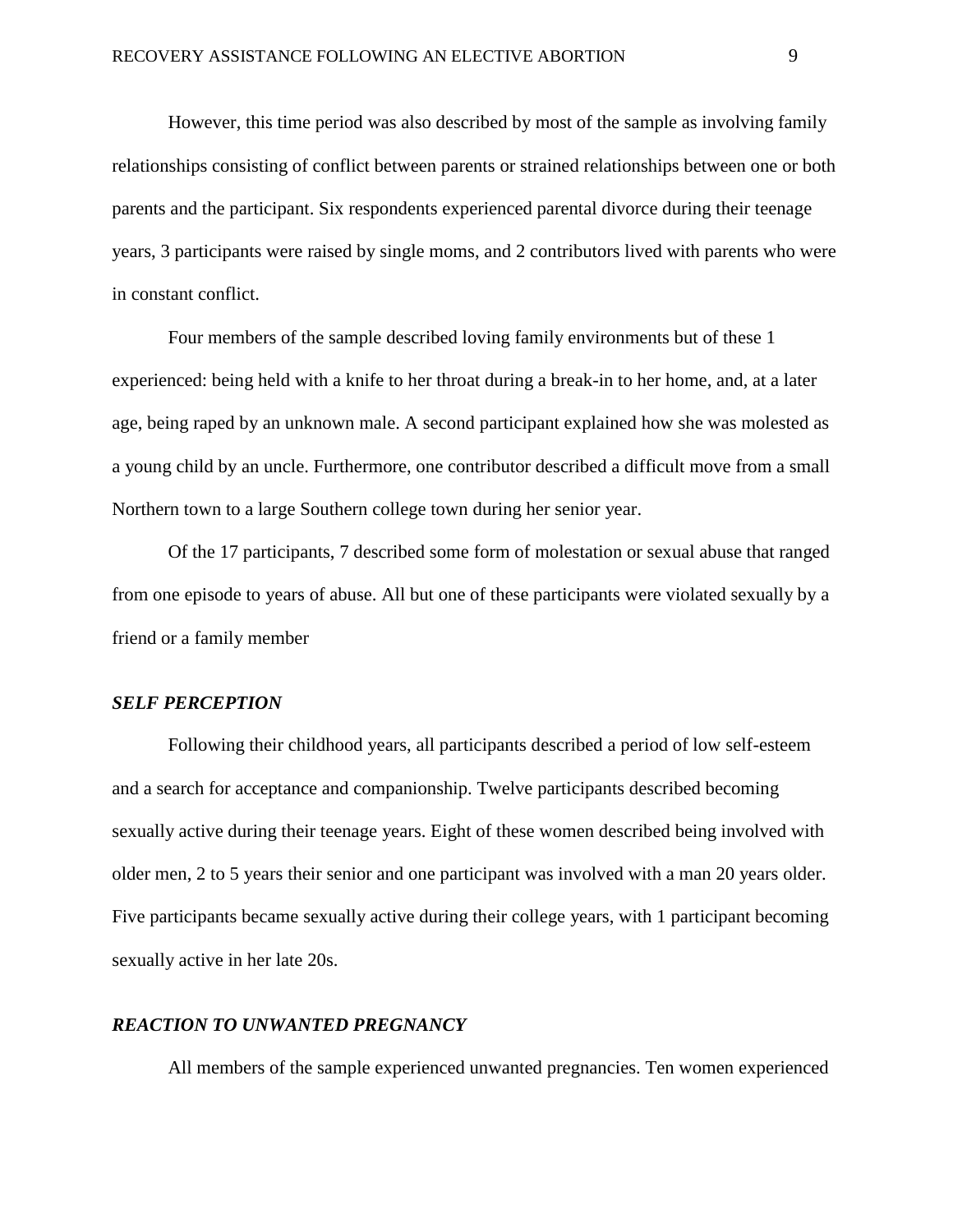their first undesired pregnancy during their teenage years. Four participants had their first unwanted pregnancy during their early 20s, and 3 respondents had an undesired pregnancy in their late 20s. Once the pregnancy was discovered, all members of the sample described feelings of fear, aloneness, and confusion.

#### *SEARCH FOR CONFIDANT*

Participants explained that once the reality of being pregnant set in they began to seek someone to share the knowledge of their pregnancy. Most described turning to the boyfriend if a relationship remained, while others chose a mother, sister, grandmother, or a friend. The women stated that generally the confidant was supportive of the decision to abort and told them that an abortion was the only option.

#### *DECISION TO ABORT*

The women interviewed described how they learned of an abortion center and how either their confidant or they themselves made an appointment for the abortion. One respondent described this period of decision-making:

They [the confidants] made the appointment for the following Saturday morning. I had to be there at 7:00 and I think it was \$185.00. I didn't have any money. They all pitched in. They [made] it so easy.... They reassured me that this [was] not a baby...

A second respondent explained her decision to abort in this manner, "It was just a guy that I had met and had an unplanned pregnancy and [I] decided that this [abortion] was the course to take." This same sample member found herself with a second unwanted pregnancy the following year and described her decision to abort the second time with these words, "I [was] still in [graduate] school… It was like, 'Okay, I did it once—I can do it again and that will be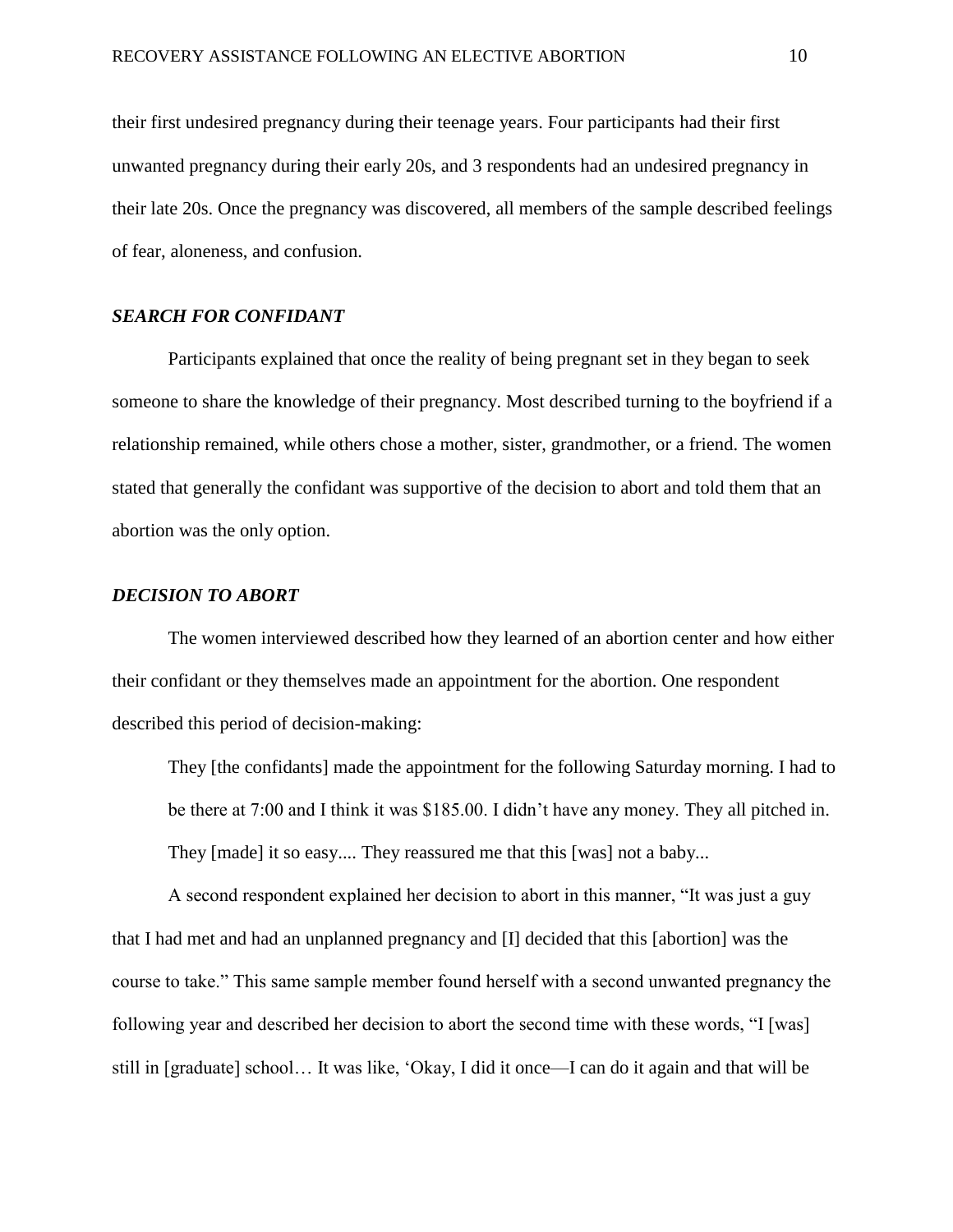over."

# *ABORTION EXPERIENCE*

 Of the 17 participants, 6 women who had one abortion recalled their abortion experience vividly, while 5 respondents who underwent multiple abortions stated they could remember little to nothing of their abortion experiences. Those remembering this period of time described details such as clothing they wore the day of the abortion, temperature and environmental factors of the clinic, and the perceived attitude of the healthcare personnel.

 Of the 17 women interviewed, four respondents reflected on their abortion experience as involving lack of informed consent. They reported that no one explained to them that they might have emotional difficulties years after the procedure or that what they were aborting was a baby.

#### **STAGE TWO: LIFE AFTER ABORTION**

#### *INITIAL EMOTIONAL REACTION*

Participants described a variety of immediate responses (Figure 3). These responses ranged from immediate relief and a desire to "get on with their lives" to strong emotional upset. In addition, several participants described being physically ill following the abortion and reported the following problems: fever, cramping, and bleeding.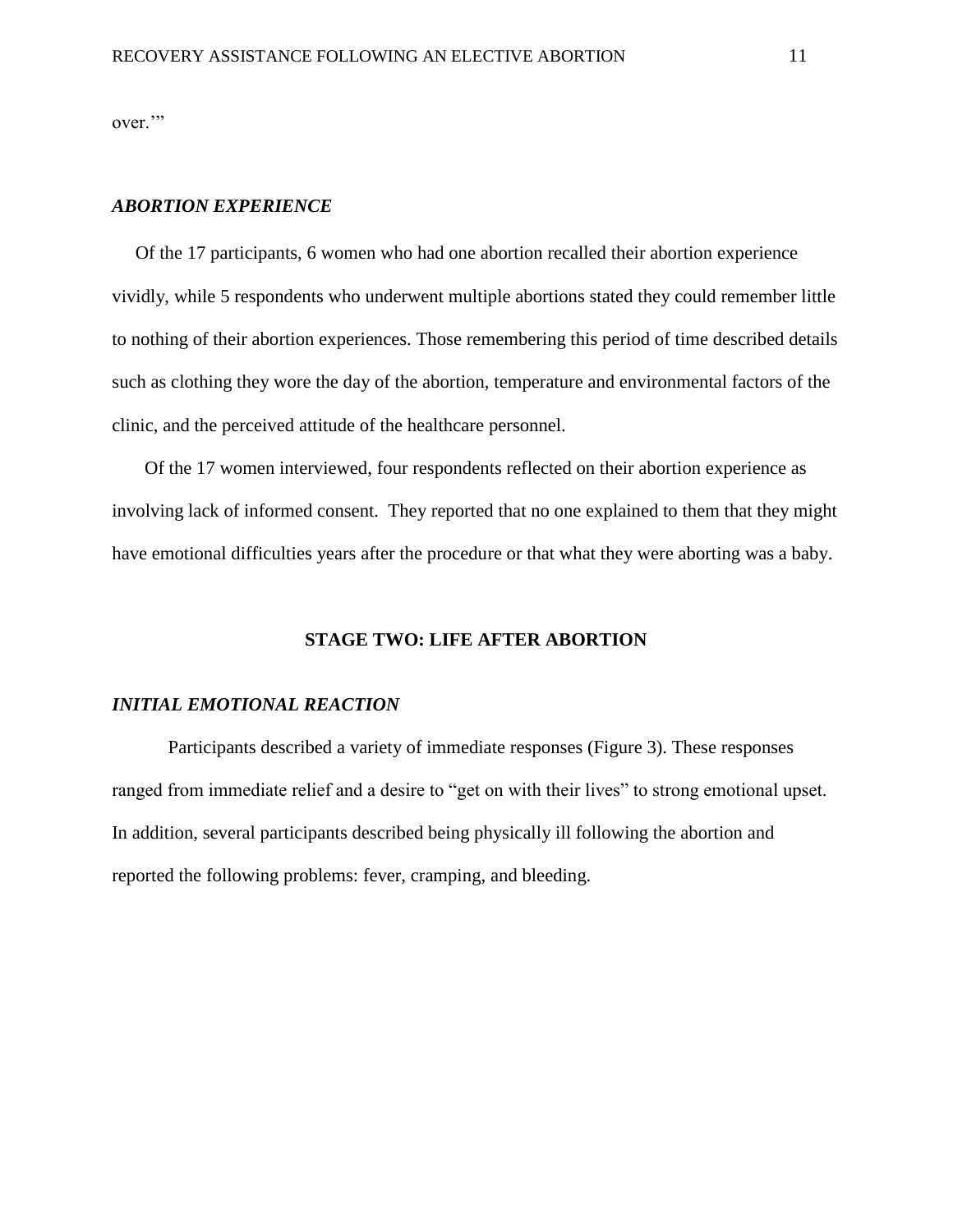



Several participants described experiencing very strong emotional distress following their abortion experience. These emotions ranged from uncontrolled crying to totally denying they had experienced an abortion. One interviewee explained her feelings in the following way: "I am ... miserable. I stunned myself, because after the abortion I still go to class but I am on again off again [*sic*]. I have this feeling of guilt." A second participant described her response in this manner:

Normally, people leave within 20 or 30 minutes after [the] abortion, [but] ... I was there for about 3 hours ... I just kept crying. …And I cried for about two weeks afterwards and then decided, "Well, there's nothing I can do. So let me call DHR and see if I can't get a foster baby in here".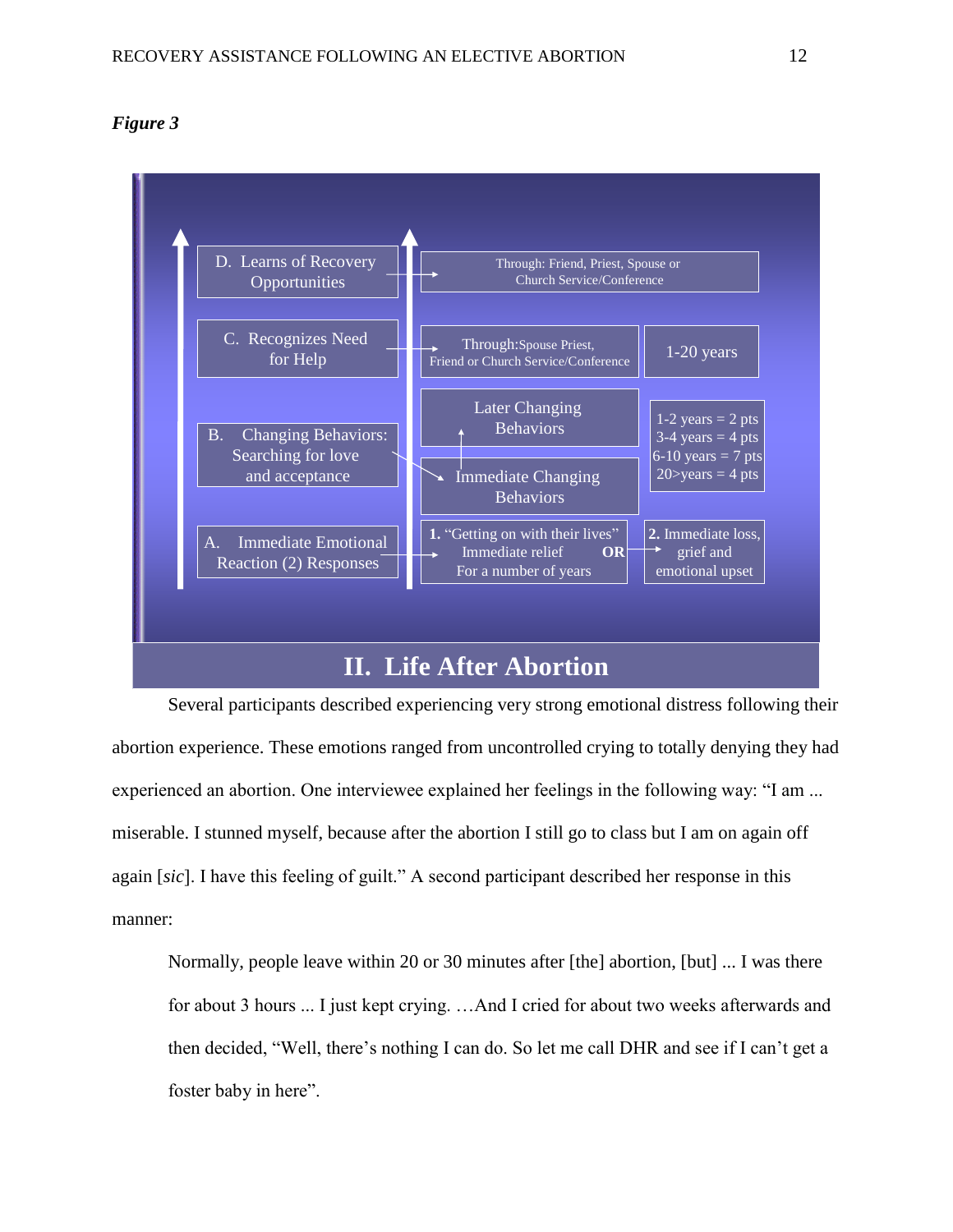# **CHANGING BEHAVIORS AND EMOTIONS**

#### *IMMEDIATE CHANGING BEHAVIORS AND EMOTIONS*

For some interviewees, the abortion experience led to a change in daily habits or to cessation of an activity they previously had enjoyed. Such changes are reflected in the following statements. "I failed all my classes," said one participant. "... I [tried] so hard to concentrate on what the professor was saying and... I just kinda [*sic*] zoned." A second respondent explained life after her abortion like this:

I didn't call anyone that summer. When school started back again ... I stayed to myself. I stopped going to school functions ... I stopped seeing him [boyfriend].... I ate myself into oblivion. It was like I was trying to fill something. I always had this empty spot.

Moreover, one woman described her 5-year love of ballet and said that, prior to her first abortion, she would practice 4 to 5 days a week for 2 and half hours a day*.* She described this period by saying, "After the abortion, I quit doing that [ballet] ... I don't know, I started a real destructive ... lifestyle."

Following the initial response to the abortion, all participants described significant negative changes in personal behaviors. These behaviors were identified as ranging from being self-destructive to being a perfectionist. One contributor stated

I needed to be wonderful at everything. So I turned into this perfectionist person ... I had to make straight A's… I even changed my major... I thought, "I'll change my major to education because that's working with kids and that will help me make up for all the stuff that I've done."

Change in personal behaviors was further emphasized through these words of one interviewee: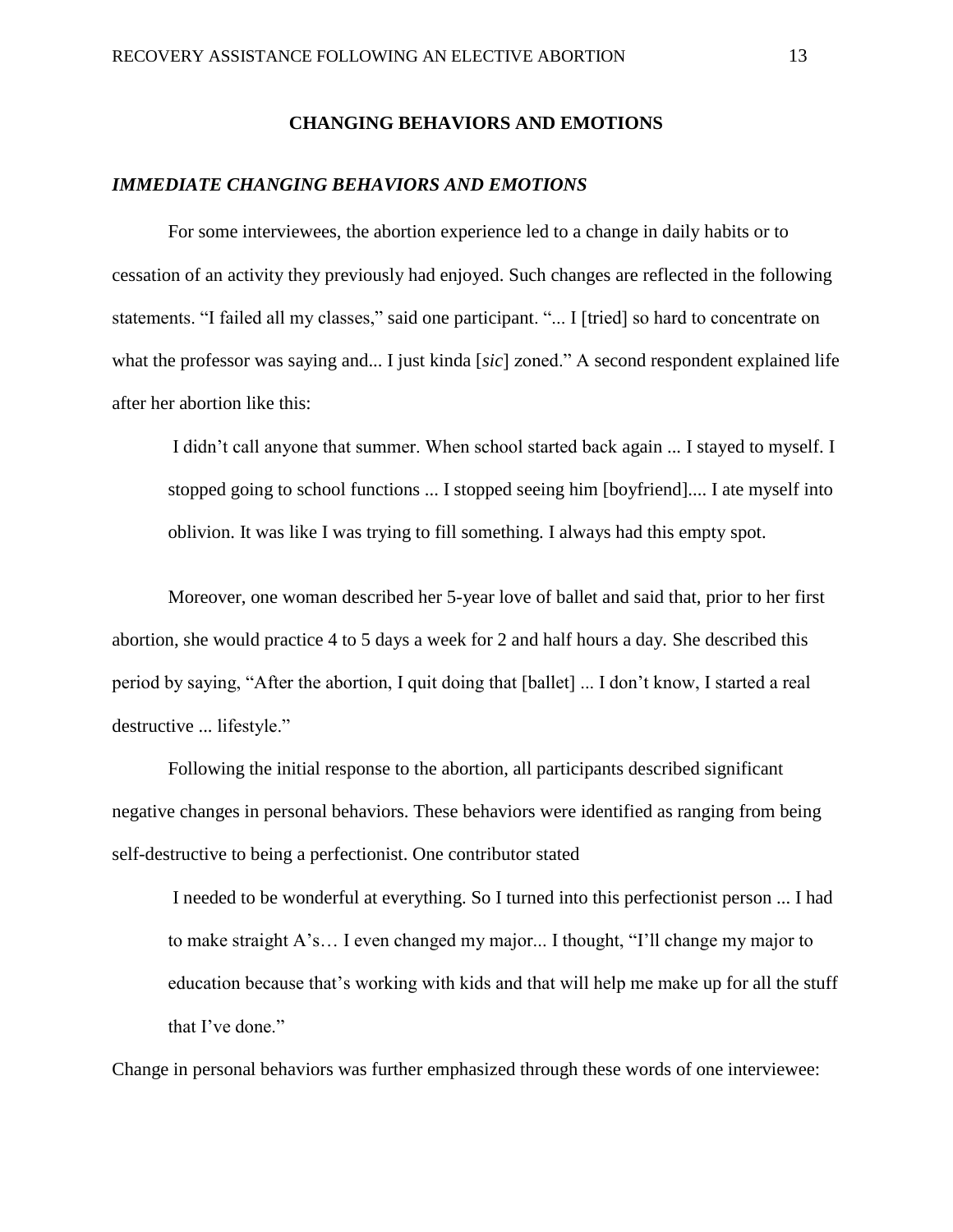I stopped exercising [because this was how she induced the abortion]. …I stopped taking baths. "If I take a bath today there has to be bubbles...I can't sit in a tub of clear water...it still brings back memories...I'll see blood."... I tried to bury everything with food ... my mom's Valium ... then ... I got my own prescription. ... I would… drink beer …I just needed to do something to try to get all of this out of my head.... later I thought, "This is what you deserve. You are going to pay for this the rest of your life."

One interviewee recognized changing behaviors and emotions and attempted to seek professional help. She expressed this episode with these words:

I went home and it took me a long time; I mean, I was crying for weeks and … very depressed ... Regular counselors ... they do not believe [there is a problem] ... they [said], "Put the emotional part behind [you]."

#### *LONG-TERM CHANGING BEHAVIORS AND EMOTIONS*

Following the immediate response to their abortion experience or experiences, most participants related many negative long-term life choices and emotional changes. Fifteen participants dealt with their negative behaviors for multiple years. Of these women, 6 described experiencing long-term negative changing behaviors for 3 to 4 years, 7 identified coping with these negative behavioral changes for 6 to 10 years, and 4 dealt with long term negative changing behaviors for 20 or more years. Two participants coped with negative behaviors for a year or less.

Some of the difficulties and problems reported by women interviewed involved multiple subsequent sexual relationships, avoidance of pregnant women and babies, increased use of drugs and/or alcohol, dreams, hallucinations, attempted suicide, marriage difficulties, overprotectiveness of subsequent children, and problems forming relationships with their children.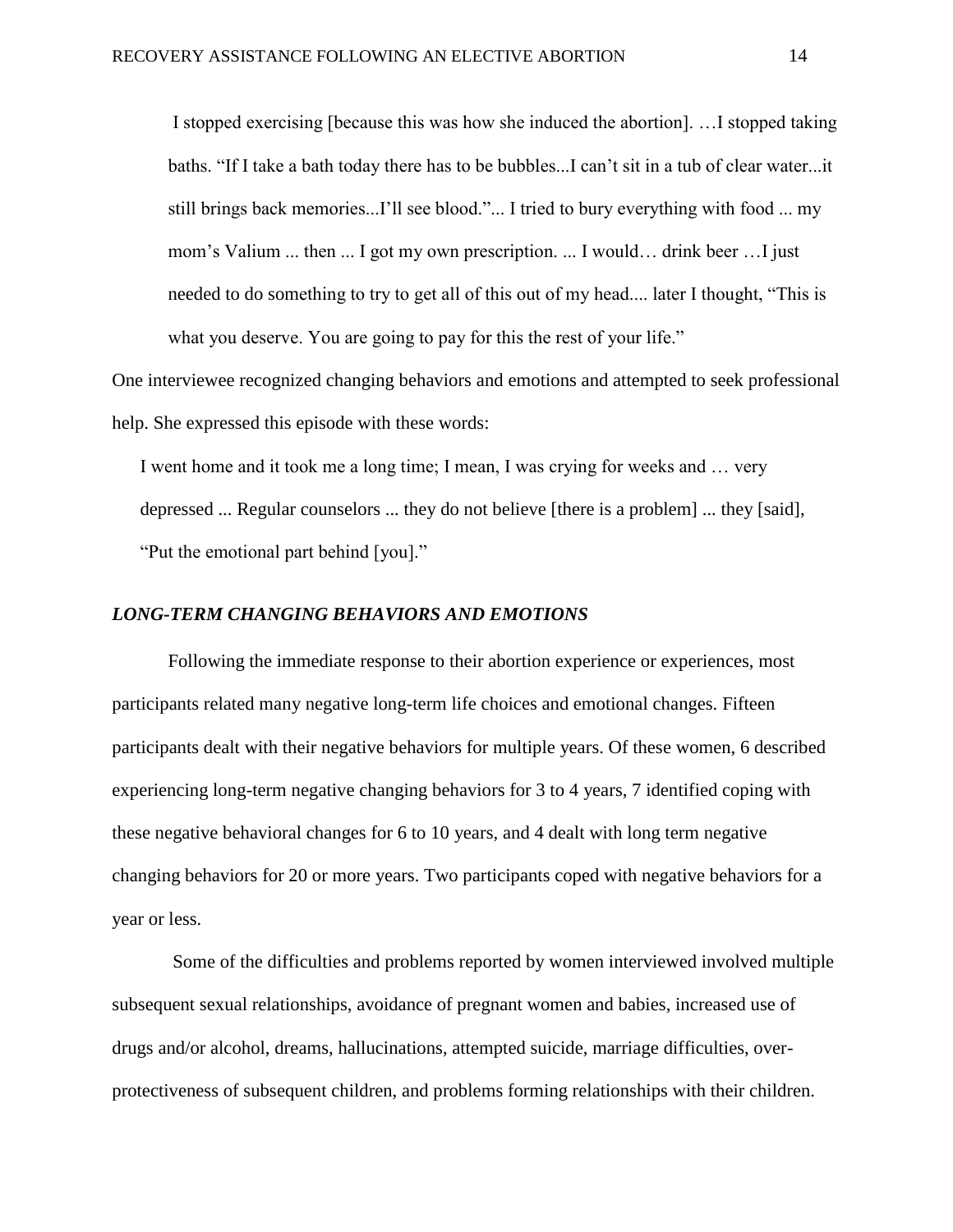Participants on the demographic profile further documented these long-term behaviors and emotional changes when they responded to the following question: "List signs and symptoms experienced and viewed as problematic following your abortion or abortions." Respondents described feelings of aloneness, insecurity, low-self esteem, guilt, shame, loss of God, anger, self-hatred, depression, and emptiness. Contributors said they avoided baby showers, had nightmares, flashbacks, crying episodes, eating disorders, panic attacks, suicide thoughts or attempts, and physical illness (i.e., tiredness and symptoms of a cold or the flu). Participants also said they had difficulty interacting with their children and experienced constant fear of being found out.

One participant said:

You feel like you are the only one [who has had an abortion] ... You feel even worse because it is five kids [that she aborted] ... You feel disgusted ... You feel like no one is going to understand ... You feel you are the worst one [person] of all the world.

Another lady explained:

"I hated myself, I hated everybody around me, I did not care who hurt me, I did not care who I hurt; I had so much anger, I just hated myself."

Furthermore, one lady described the years following her first abortion with these words: My next boyfriend ... was about 5 years older ... I was just always trying to please …the guys.... I just wanted them to love me ... I was 17 when I got pregnant again ... [After this] I was wild ... you know, partied every chance I could, just real destructive ... I just felt, … worthless, and it just didn't matter ... I failed out of [college], I was very ... suicidal. I had met another boyfriend ... he was... about 8 years older ... it was a short relationship …I got pregnant again.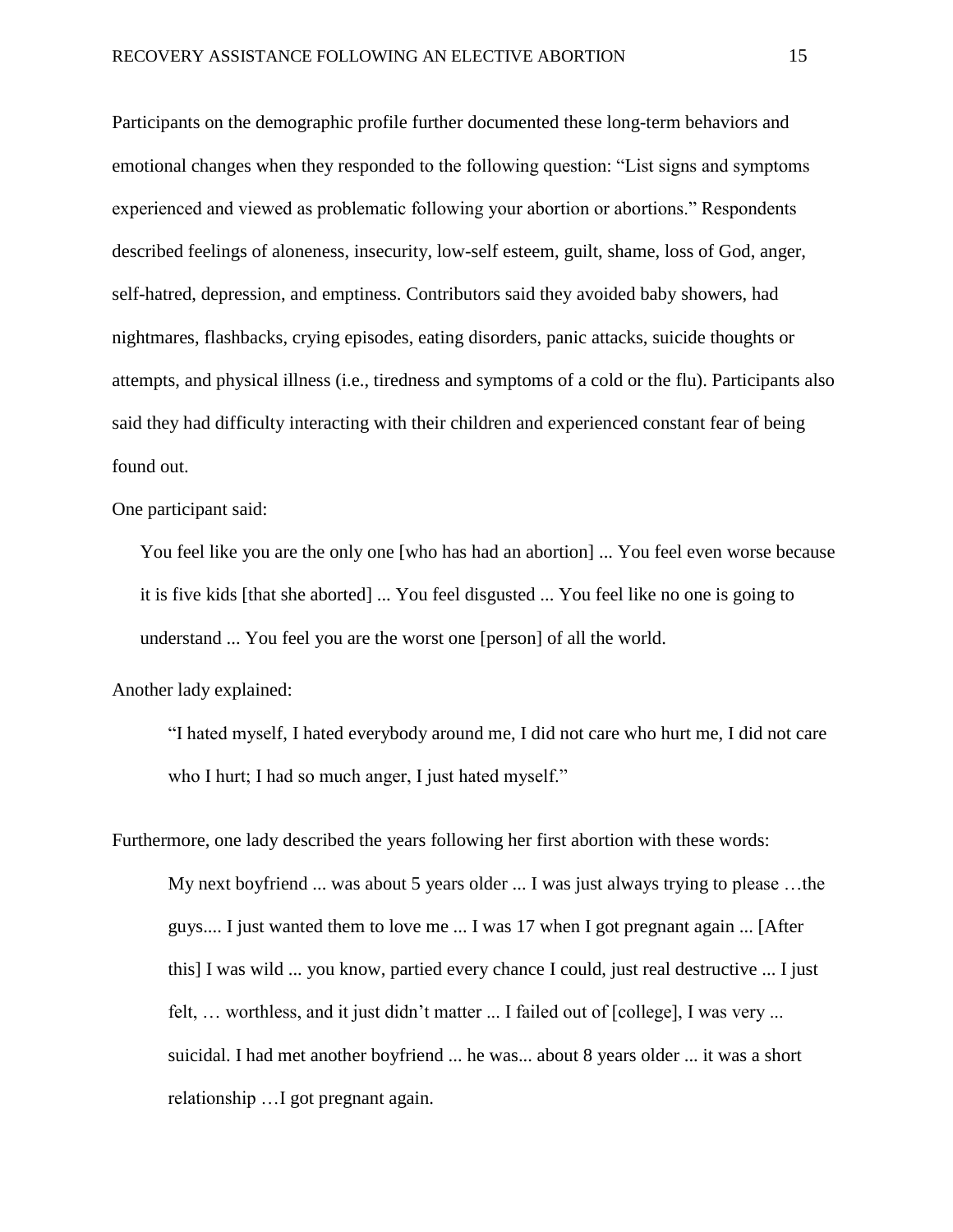One participant explained life after her elective abortion in this manner:

It was probably well on after high school before I had any problems with what I had done. I remember not thinking of it as a baby ... then [I] started feeling guilty, not worth much of anything ... I remember when I would see a dead dog on the side of the road ... I would picture a baby there ... I just couldn't handle any kind of bloody situation ... it would always bring back a thought in my mind ... associated with the abortion. Suicidal thoughts and attempts where identified by two contributors following their abortions.

One woman reflected on this period of her life as follows:

I was just a basket case and I was suicidal. …My memory isn't good from that whole period ... between the stress.... drinking ... and doing whatever drugs I could. I did take an overdose of drugs ... I went to the emergency room ... I don't remember if it was before ... the third abortion [or after].

Two participants discussed the impact that the abortion experience or experiences had on their later marriages. One lady explained that sexual activity seemed dirty to her and that, "Six months after we were married, finally one night he [her husband] could just tell that something is [*sic*] wrong ... he finally made it safe enough. He said, 'You can tell me anything.'" Even though she told her husband about the abortion, the participant stated that sexual intercourse continued to be an area of her marriage needing work. A second participant explained she consumed a lot of alcohol and had "bouts of crying and my husband was like, 'What's wrong with you?', and I'd want to tell him but I'd be scared to tell him ... I would just cry."

Two women described vivid dreams related to their abortions. One reported having recurring nightmares of her first aborted child drowning, and the child was always wearing a red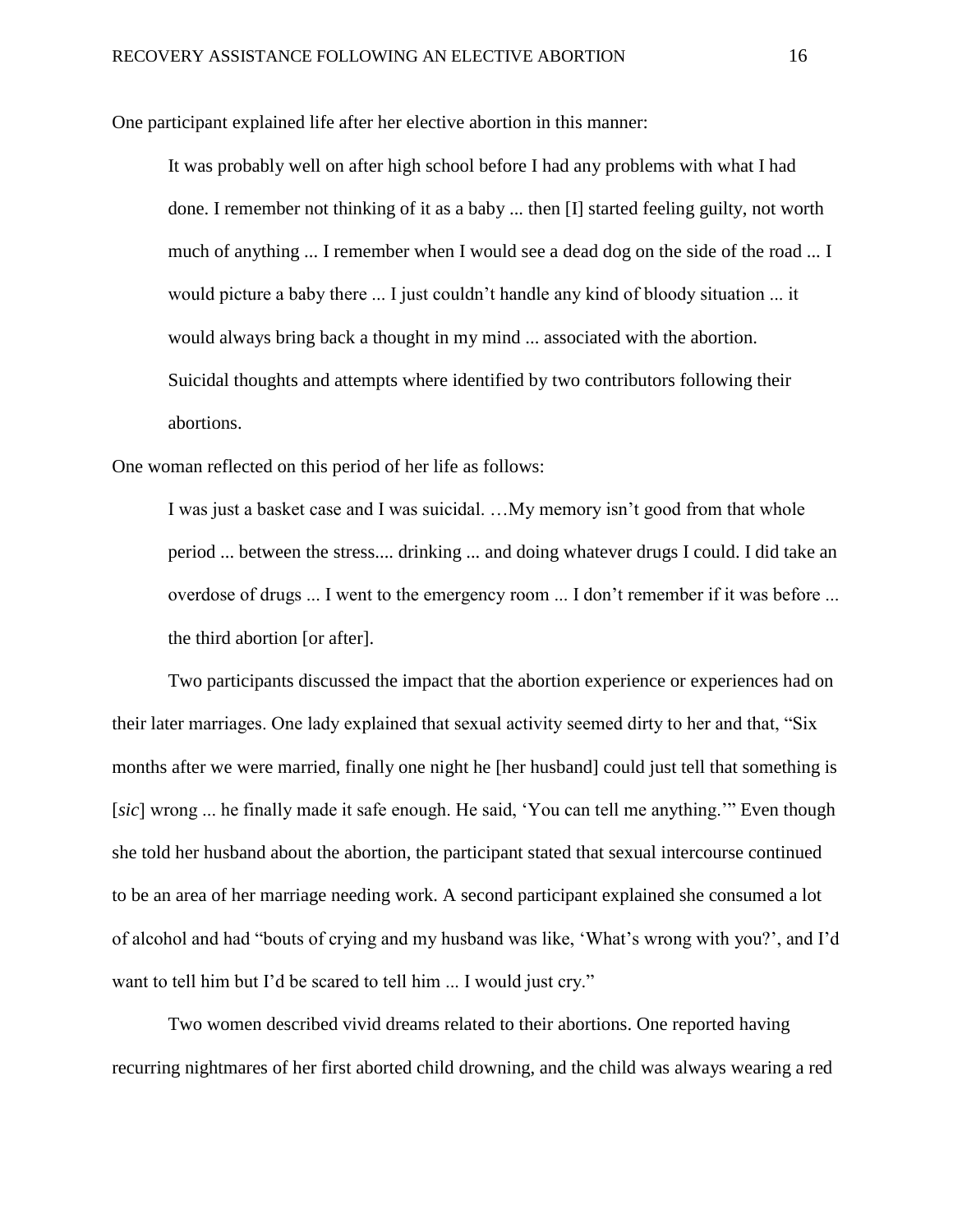dress. She stated, "It was weird that she was in a red dress ... it was almost like it was blood."

A final area of participants' lives that was identified as being impacted by the abortion  $experience(s)$  was that of the women's relationships with their living children. Two ladies described being very overprotective of their subsequent children and concerned that God would punish them for their abortions by taking their living children.

Furthermore, one interviewee explained that because she felt so much anger at men for her child abuse and abortions, she did not want the son she had. She explained that she had treated him differently from her daughter until she went through the post-abortive recovery program. She described her thoughts with these words: "Every boy [male] in my whole life had disappointed me ... I didn't want a boy ... I was so disappointed ... I think that is why I treated him so different."

#### *RECOGNITION OF NEED FOR HELP*

Many of the participants struggled for years before recognizing the need for post-abortive recovery help. Some participants said a friend, priest, spouse, or other significant person telling them about post-abortive recovery programs influenced their recognition of the need for help. Other participants learned of post-abortive recovery programs through their local church or through national Christian literature, church services, or religious conferences.

Most participants had begun to realize that the previously discussed disruptive behaviors, thoughts, and emotions were not normal but did not connect these occurrences to their abortion(s). The connection was made only after someone else pointed out to them that women who have experienced abortion often describe these types of behaviors. Most participants did not immediately seek help because of fear, guilt, and shame. Assistance was sought only because significant others encouraged them and many of the ladies interviewed reported multiple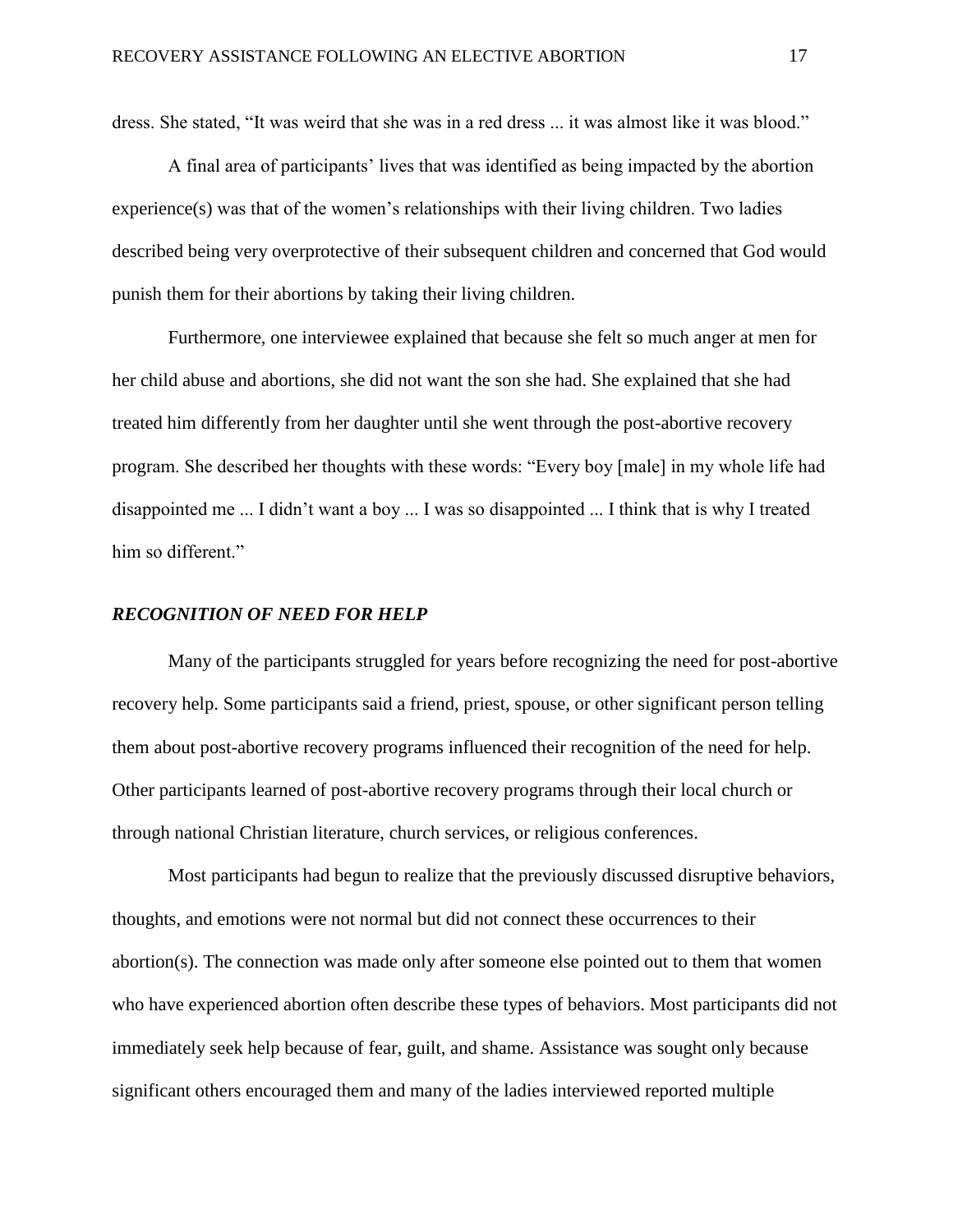#### RECOVERY ASSISTANCE FOLLOWING AN ELECTIVE ABORTION 18

registrations to attend before actually to going to a recovery program. Four respondents agreed to attend recovery programs when they were told they could not assist at a crisis pregnancy center until they had addressed their abortion issues.

One respondent shared her recognition of needing help by saying that a friend asked her outright one night if she had ever had an abortion. This participant stated that it was after 6 months of continued encouragement from her friend to seek help that she finally went to talk to the coordinator of the post-abortive recovery program.

Another contributor said she and her boyfriend initially sought help from counseling services regarding her depression, crying, and grief following her abortion. However, the participant was never satisfied because the counselors "made me feel I was ridiculous ... too emotional." This participant stated she was looking in the newspaper about a free pregnancy test to confirm her second pregnancy when she learned there was something called post-abortion recovery.

One participant indicated it was her daughter having an abortion that caused her to seek help for her own abortion. She had learned of a post-abortive recovery workshop through a women's conference.

#### **STAGE THREE: LIFE WITH RECOVERY**

#### *POST-ABORTION RECOVERY*

 Figure 4 illustrates the sample members' thoughts regarding their lives with recovery. All participants except 1 reported that their knowledge of post-abortive recovery programs was limited to the program they attended. All reported that their very first contact with anyone from the post-abortive recovery program was positive and that they were made to feel safe and able to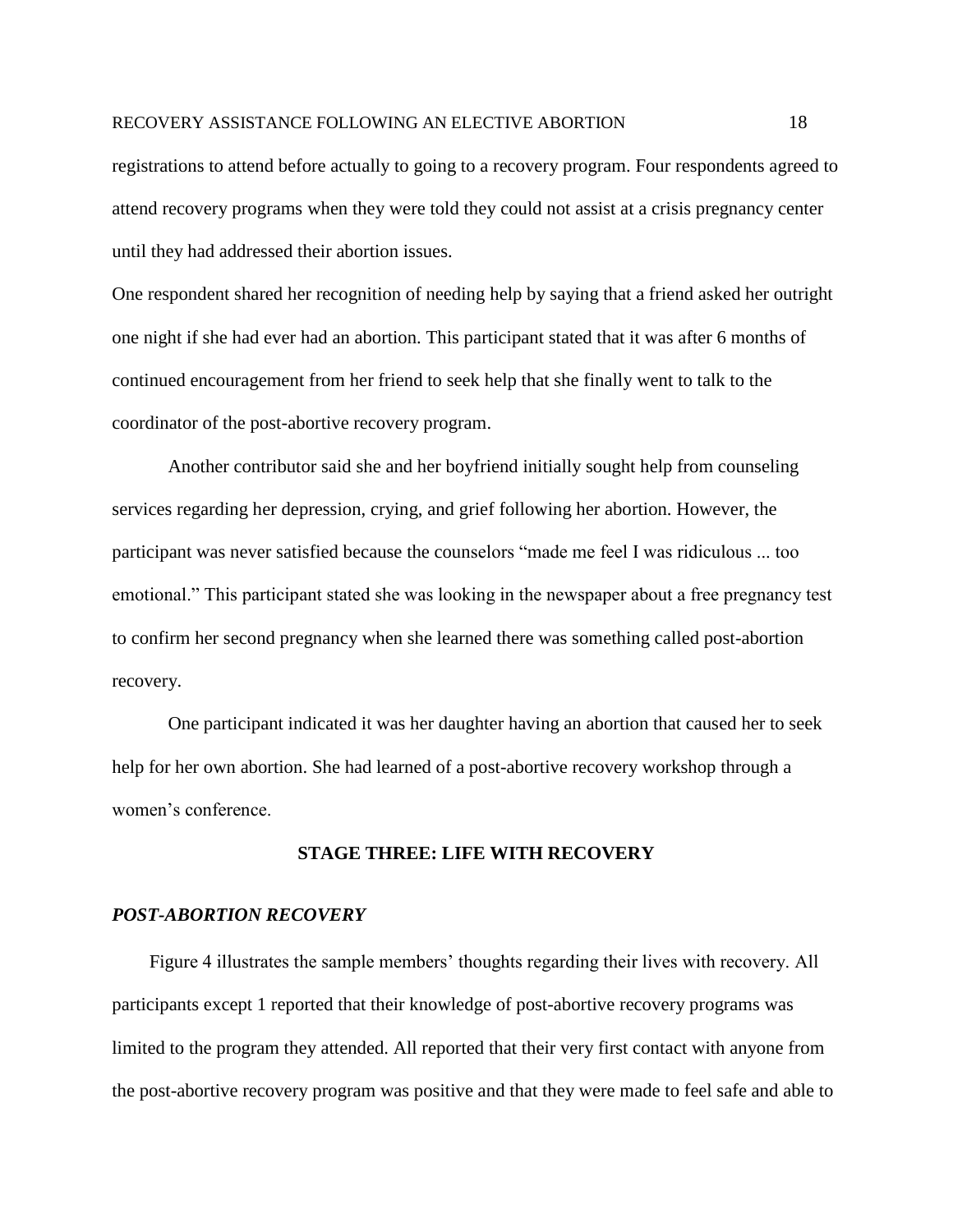discuss their abortion experience or experiences for the first time. Participants related to the investigator that telling someone about their abortion was the beginning of the on-going, lifelong healing process.





These sentiments are reflected in the following statements. One participant shared, "Just being able to get the feelings out ... to understand that ... the stuff I had gone through all my life was ... related to the abortion ... the drug abuse ... [feeling of] worthlessness, and ... [being] detached from my kids." A second woman stated, "[It was a] safe haven of being free to talk about your feelings and not being judged, [learning that your past feelings are normal for women who have experienced abortion], and just being able to be open ... talk freely ...and just get the truth from the Bible."

A third interviewee described it in this way, "I just felt comfortable when I came in ... the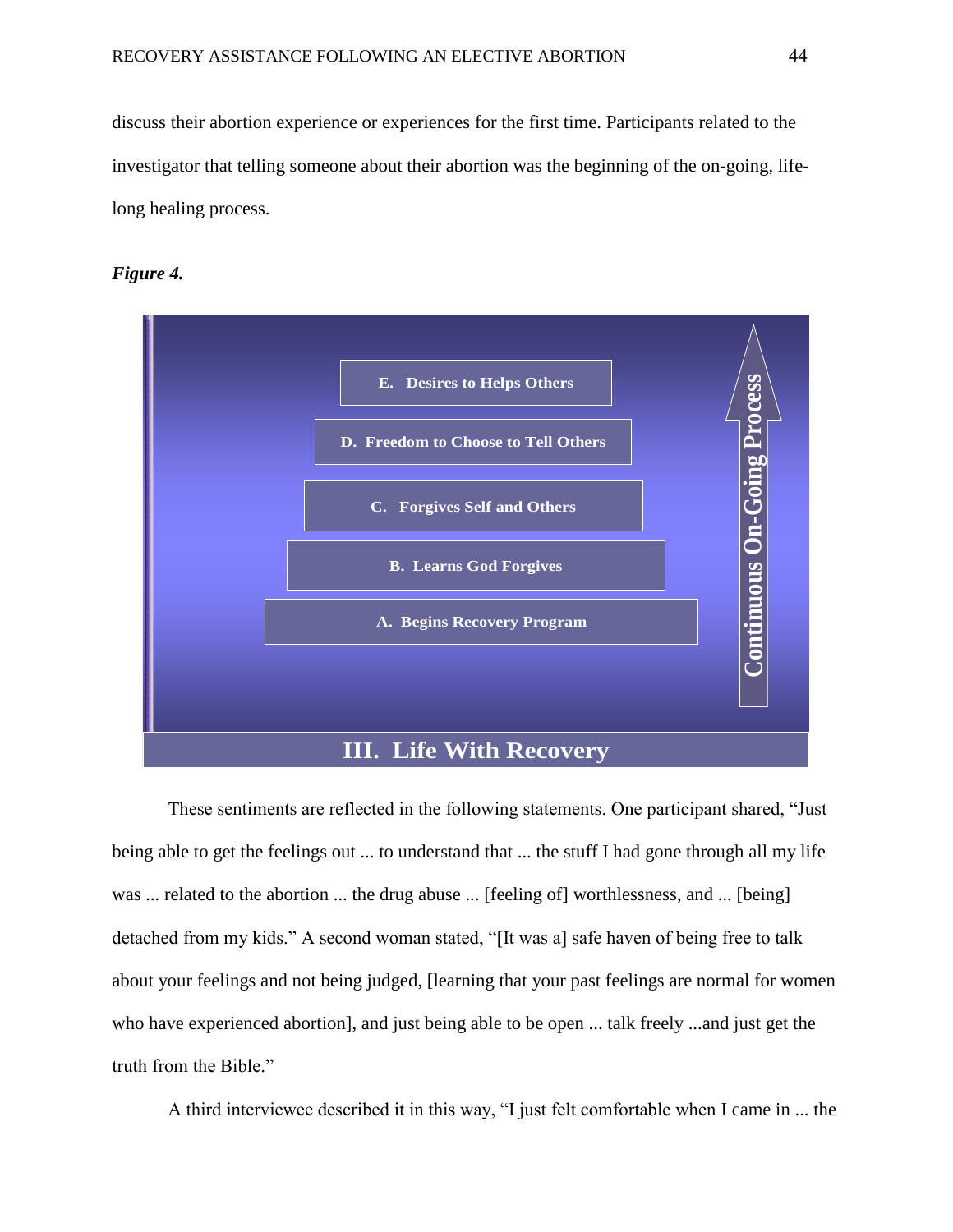environment ... Jesus [was] everywhere and angels ... The people were real sweet ... It was a certain sense you got when you came." A fifth participant, who had experienced five abortions, stated that she "felt connected ... I felt like I wasn't the only one ... I felt hope."

# *BEGINNING RECOVERY PROCESS*

All participants described the recovery process as consisting of these steps: accepting God's forgiveness, learning to forgive self, and forgiving others. These steps are three of the four recovery steps emphasized by the recovery programs attended by women in the sample. Participating recovery programs cite the recovery steps in the following order: learning to forgive others, accepting the forgiveness by God, forgiving self, and grieving the lost child. The step not mentioned in depth by all interviewees was grieving the lost child. Ten women described this step while 7 did not mention this area of recovery.

Each respondent agreed that once she had come to understand and implement the three identified steps she gained a new freedom. All but 1 contributor spoke of being free to tell others about her abortion experience if she thought it would help, and also mentioned having a desire to help other women who were either dealing with a past abortion or considering abortion. All sample members stated that the recovery and healing process was an on-going life event. They expressed the opinion that a woman who has had an abortion never really gets over it but said she can learn that, because God forgives her, she must forgive herself. One participant said that it was through her understanding of God's forgiveness that she became a Christian.

#### *LEARNING GOD FORGIVES*

The sample described the concept of God's forgiveness as the beginning of their freedom. Nine participants who identified themselves as Christians at the time of their abortion said they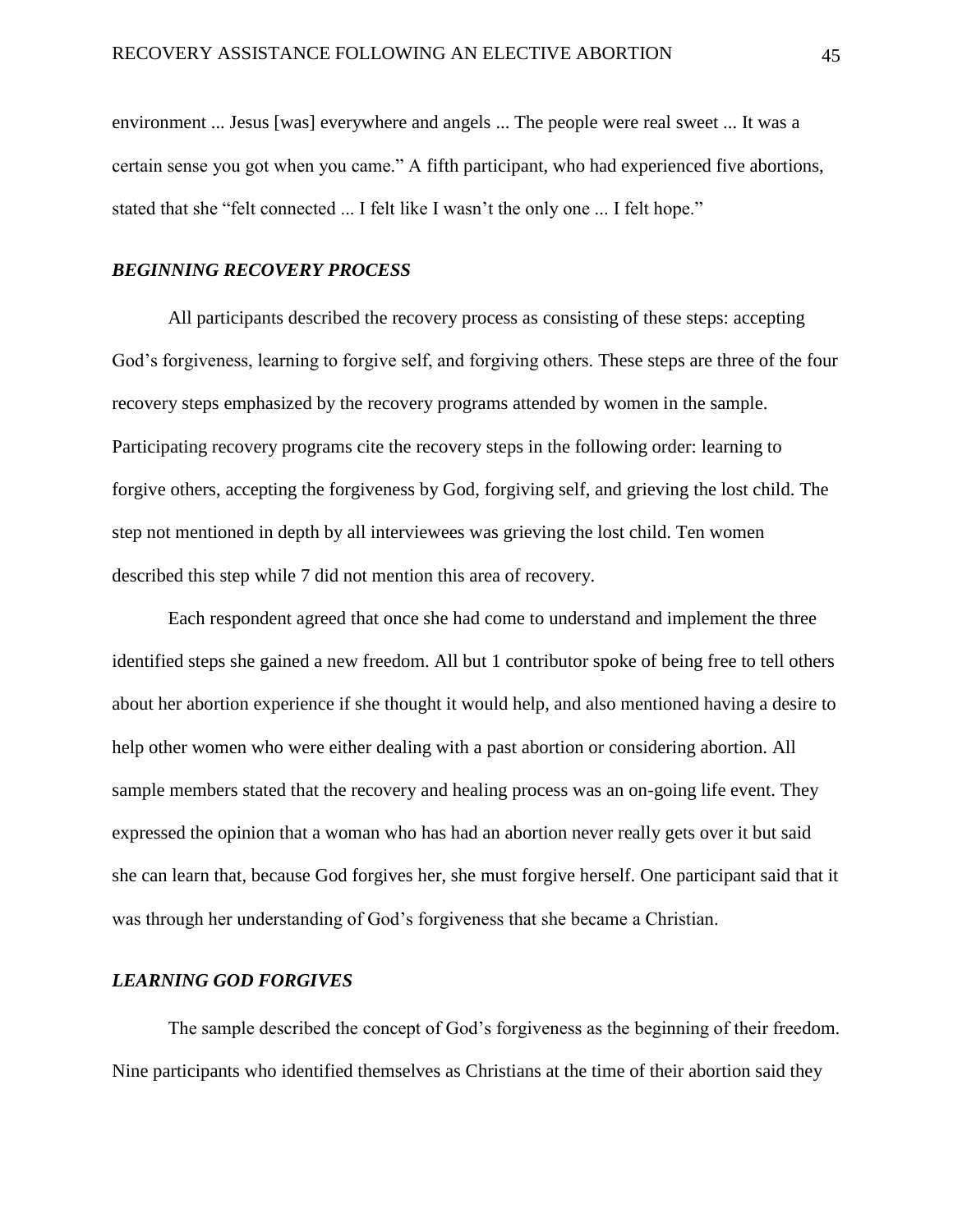had experienced a break from God after their abortion. Seven who said they were not Christians at the time of their abortion agreed that after becoming a Christian and growing as a Christian they began to understand the depth of God's forgiveness. Seven women, 4 who were Christians at the time of their abortion and 3, who became Christians in the years following their abortion, said they didn't think God could forgive them for an abortion. They believed that God could forgive them for everything else but that abortion was an exception.

#### *FORGIVING SELF AND OTHERS*

The next step in the recovery process was described by the women interviewed as that of learning to forgive themselves. After participants described their understanding of God's forgiveness and forgiveness of self, they shared how they had to forgive others who were involved in their abortion. This step was expressed by one of the ladies by saying, "I am thankful that I went through this program not only for me and my family but because once I fully understood what happened to me in my life I could [release] all the bitterness and resentment against my parents." A second participant shared how she wrote letters of forgiveness to "the people who participated, the men, the people who brought me to the clinics and back ... and to the doctors and nurses at the clinics." Another respondent described her forgiveness of others in this way. "I don't treat [my son] like dirt anymore .... I don't treat him nasty. I use [*sic*] to treat him really nasty. ... I can treat my husband like a man. Like a good man that he is".

#### *CHOOSING TO TELL OTHERS*

All but one woman interviewed said one step of the recovery process was experiencing the freedom to tell others about their abortion, if they so chose. Other respondents shared how and when they chose to tell their children and a few described why they had not told their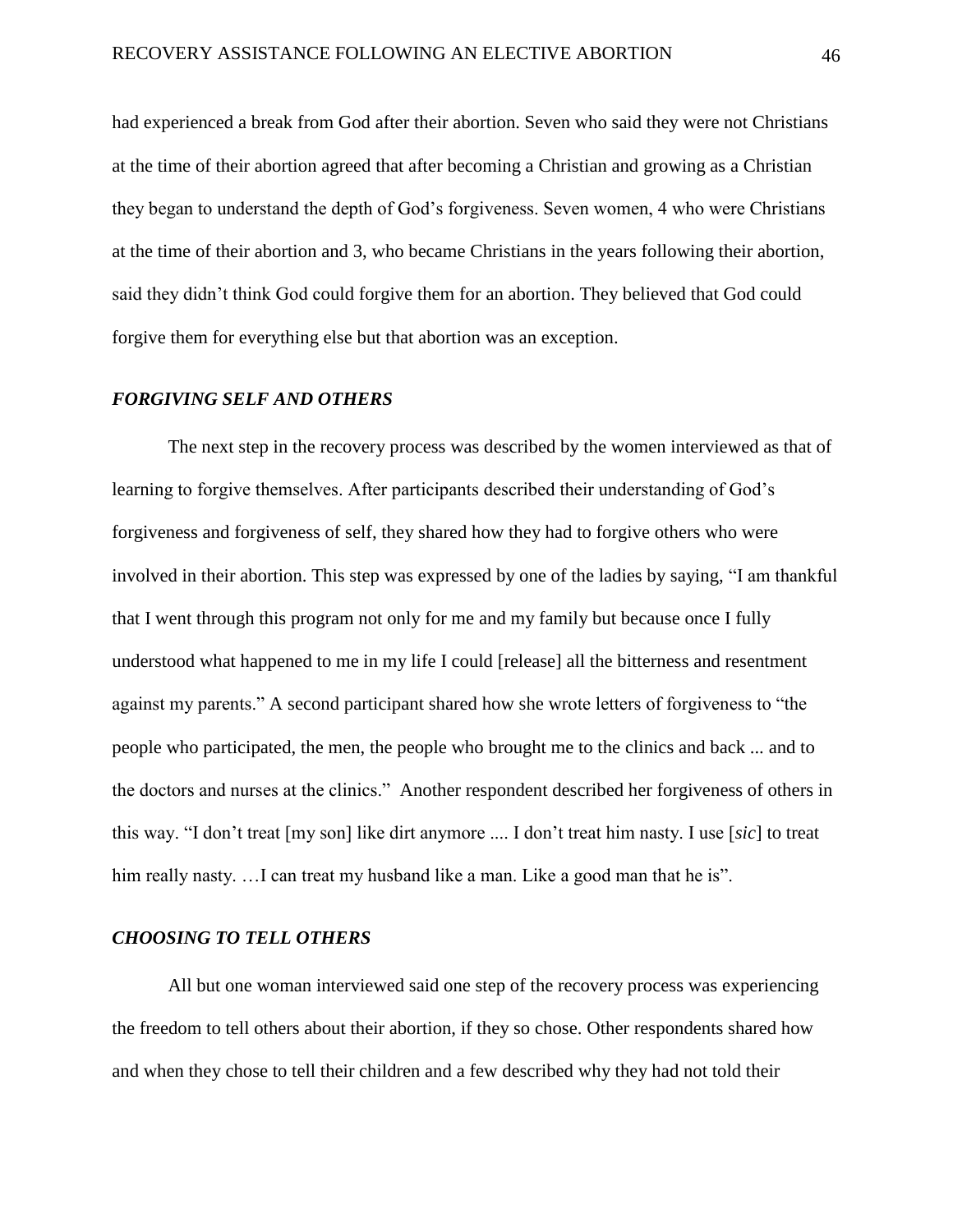children.

#### *HELPING OTHERS*

The desire to help other women and men who are dealing with unwanted pregnancies or past abortion experiences was reflected throughout 16 of the 17 interviews. The participant not yet involved in post-abortive work described how she would like to help others with these words: "I wouldn't mind doing it [recovery work] ... and maybe when I reach a point where I am not so emotional." Some of the interviewees were working in these areas at the time of the study, while others had chosen to curtail their volunteer work due to family and career demands but desired to return to work at a later date.

#### **RIGOR**

Three methods of validation were implemented to provide validation of the findings of this study. Participant validation involved the participants reading their initial interviews with the researcher's coding and verifying that the researcher's interpretation of their experiences was truly accurate and representative of their lives. Fifteen out of 17 participants were involved in the second interview. All second interview participants agreed with the researcher's interpretation with minimal additions being made to the data.

Two peer debriefers, one was pro-life and the other pro-choice and nurses with a master's degree, were provided the anonymous coded interviews and asked to read the interviews and validate that the data was reflective of the researcher's coding and interpretation. Both debriefers, agreed with the researcher's coding.

Five directors of crisis pregnancy centers were provided the diagram of the emerging theory (Figures 1-4) and asked if this theory resonated with their experiences of dealing with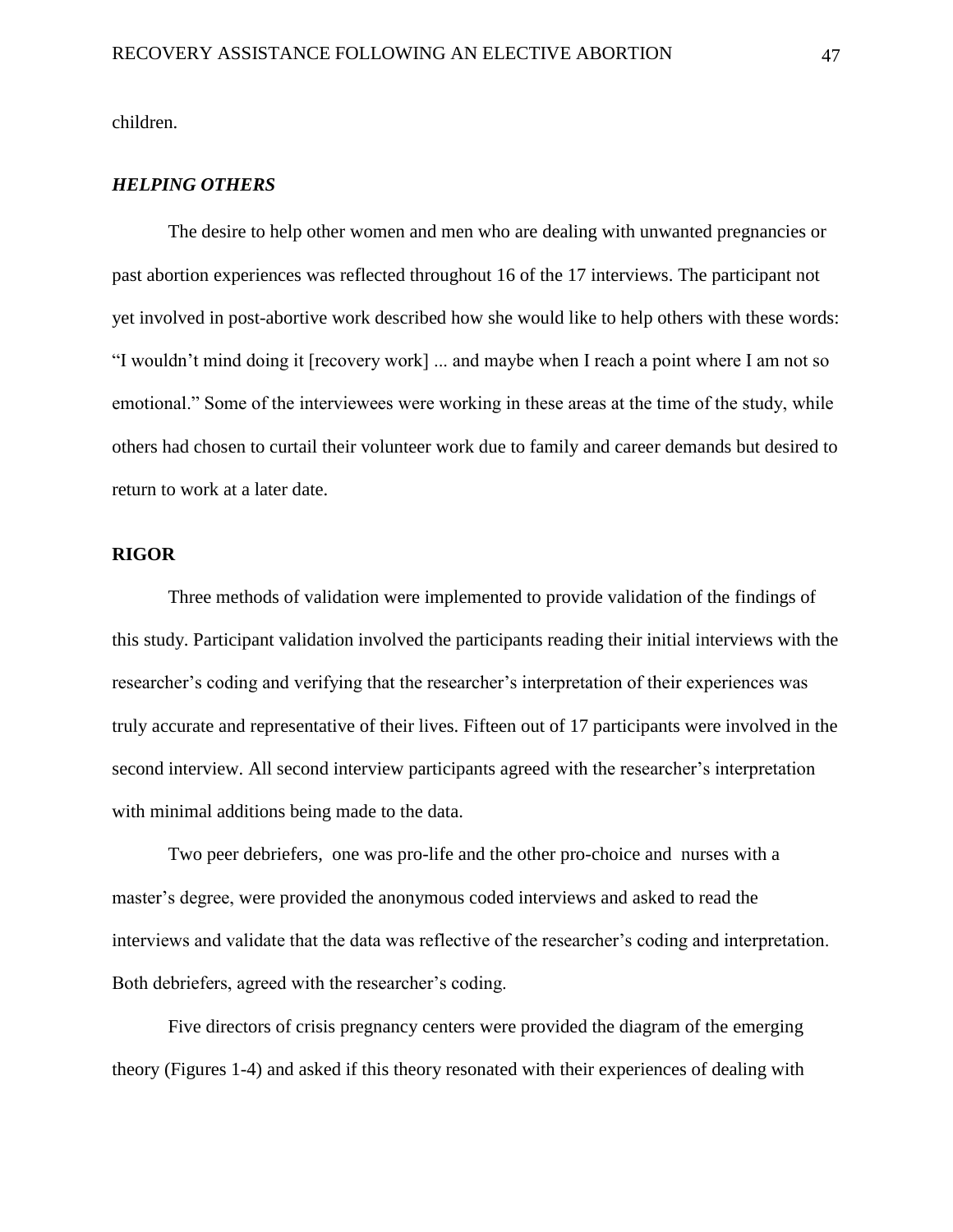women who have experienced elective abortions and sought recovery. All directors agreed that the emerging theory was reflective of their understanding of the experiences of women who have had an elective abortion and attended post-abortive recovery. This process of verification was implemented in order to maintain accuracy of data interpretation and to enhance the credibility, fittingness, auditability, and confirmability of the research findings (Lincoln et al., 1985; Sandelowski, 1993). Finally, this study's findings were compared and contrasted to the previously reviewed research findings.

## **RECOMMENDATIONS FOR NURSING RESEARCH**

A broader study is warranted to assist in the further development and refinement of this theory and body of knowledge. Several possible studies could be conducted that replicate this study but have specific limits for sample selection. Other studies might include the following: a study to evaluate health care providers' knowledge of post-abortion stress syndrome and recovery assistance; a comparative study of women who aborted as teen's verses women who aborted as adults; an international study comparing the outcomes of women who from countries where abortion is illegal verses countries where abortion is enforced. Additionally, research could focus on examination of men's outcomes with elective abortions; children whose parents have a history of past elective abortions and parents whose children have undergone elective abortions.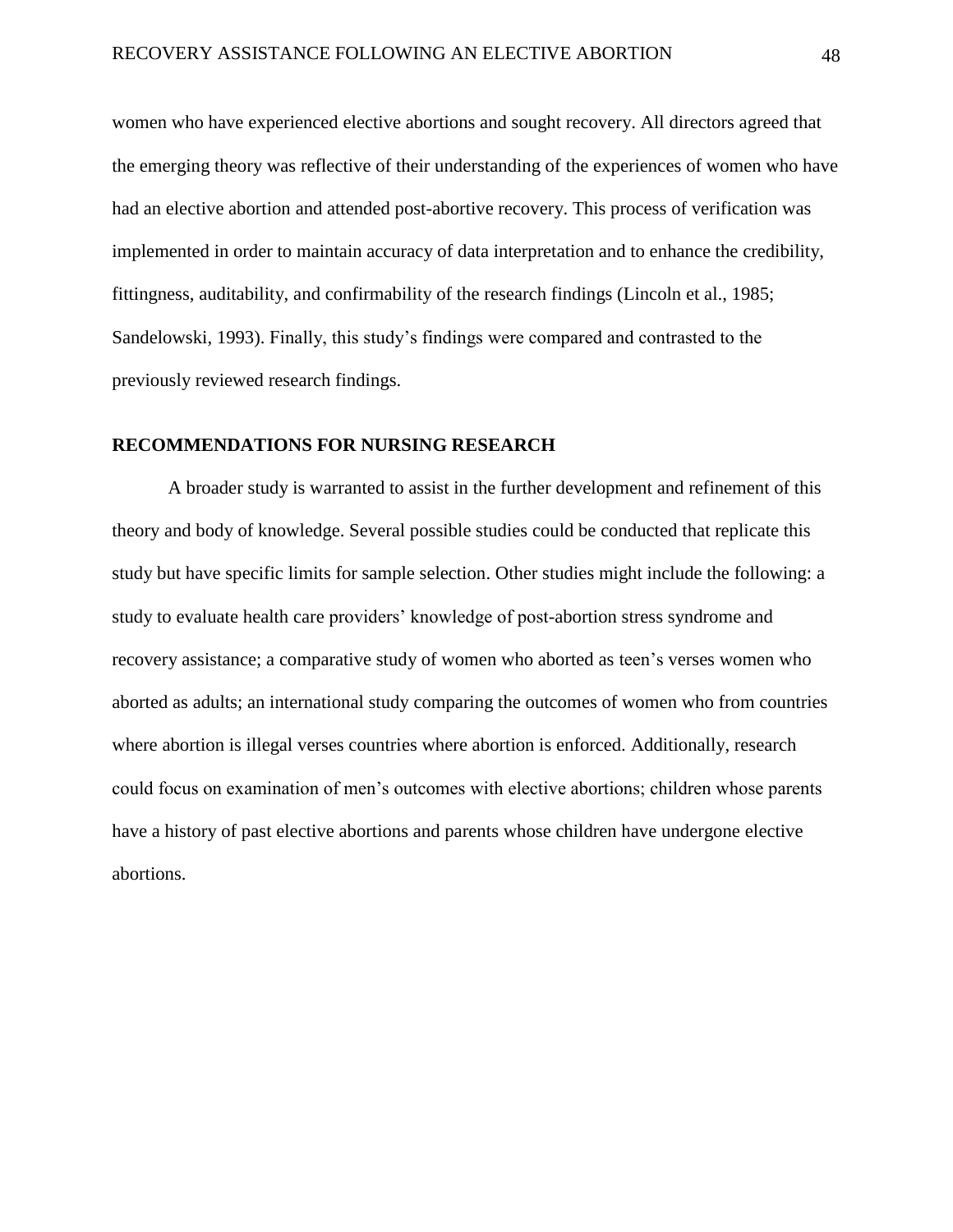#### **REFERENCES**

- *Abortion in the United States.* (2006). Retrieved February 20, 2006, from http://www.infoplease.com/ipa/A0904509.html.
- Barnard, C. A. (1990). The long-term psychosocial effects of abortion (posttraumatic stress disorder). Dissertation Abstracts International, 51 (o8B), 4038. (UMI No. AAG9100897).
- Bracken, M. B., Phil, M., Hachamovitch, M., & Grossman, G. (1974). The decision to abort and psychological sequelae. The Journal of Nervous and Mental Disease, 158 (2), 154-162.
- Brewer, C. (1977). Incidence of post-abortion psychosis: A prospective study. *British Medical*  Journal, 1, 476-477.
- Cavenar, J. O., Maltbie, A. A., & Sullivan, J. L. (1978a). Aftermath of abortion: Anniversary depression and abdominal pain. Bulletin of the Menninger Clinic, 42 (5), 433-444.
- Cavenar, J. O., Maltbie, A. A., & Sullivan, J. L. (1978b). Psychiatric sequelae of therapeutic abortions. North Carolina Medical Journal, 39 (2), 101-104.
- Congleton, G. K., & Calhoun, L. G. (1993). Post-abortion perceptions: A comparison of selfidentified distressed and nondistressed populations. The International Journal of Social Psychiatry, 39 (4), 255-265.
- Cvejic, H., Lipper, I., Kinch, R. A., & Benjamin, P. (1977). Follow-up of 50 adolescent girls 2 years after abortion. Canadian Medical Association Journal, 116, 44-46.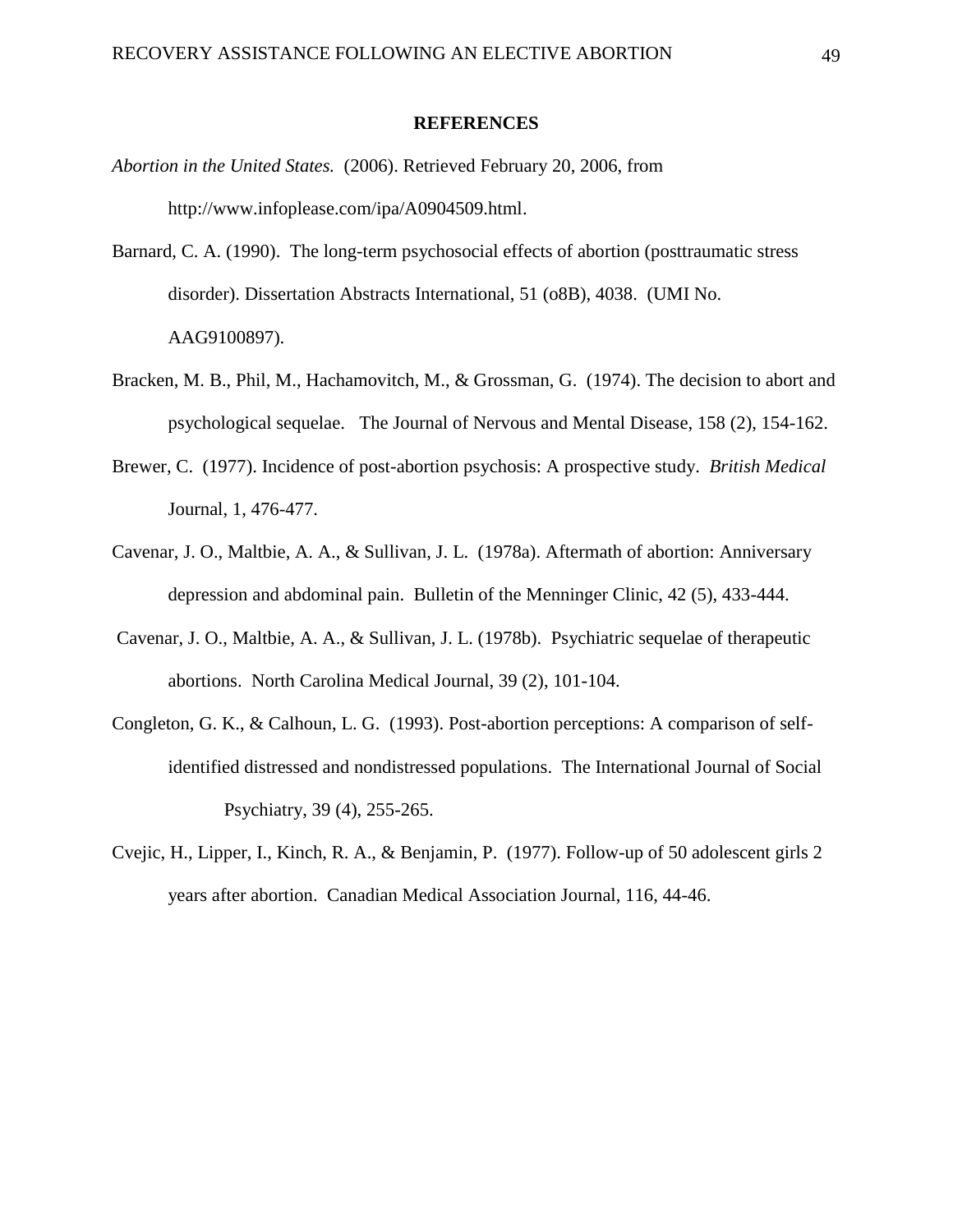- Evans, J. R., Selstad, G., & Welcher, W. H. (1976). Teenagers: Fertility control behavior and attitudes before and after abortion, childbearing or negative pregnancy test. Family Planning Perspectives, 8 (4), 192-200.
- Franco, K., Campbell, N., Tamburrino, M., Jurs, S., Pentz, J., & Evans, C. (1989). Anniversary reactions and due date response following abortion. Psychotherapy and Psychosometric, 52, 151-154.
- Franz, W., & Reardon, D. (1992). Differential impact of abortion on adolescents and adults. Adolescence, 27(105), 161-173.
- Gissler, M., & Hemminki, E. (1996). Suicides after pregnancy in Finland. *British Medical*  Journal, 313(7070), 1431-1435.
- Glaser, B. (1978). Theoretical *sensitivity.* Mill Valley: CA, The Sociology Press.
- Glaser, B. (1998). *Doing grounded theory: Issues and discussions.* Mill Valley: CA, The Sociology Press.
- Glaser, B. G., & Straus, A. L. (1967). *The discovery of grounded theory; strategies for*  qualitative research. Chicago: IL, Aldine Publishing Co.
- Lincoln, Y., & Guba, E. (1985). Naturalistic *Inquiry*. Newbury Park, CA: Sage.
- Major, B., Cozzarelli, C., Cooper, M. L., Zubek, J., Richards, C., Wilhite, M., & Gramzow, R. H. (2000). Psychological responses of women after first-trimester abortion. Archives of General Psychiatry, 57, 777-784.
- Major, B., Mueller, P, & Hildebrandt, K. (1985). Attributions, expectations, and coping with abortion. Journal of Personality and Social Psychology, 48 (3), 585-599.
- Margolis, A. J., Davison, L. A., Hanson, M. D., Loos, S. A., & Mikkelsen, C. M. (1971). Therapeutic abortion follow-up study. American Journal Obstetrics and Gynecology, 110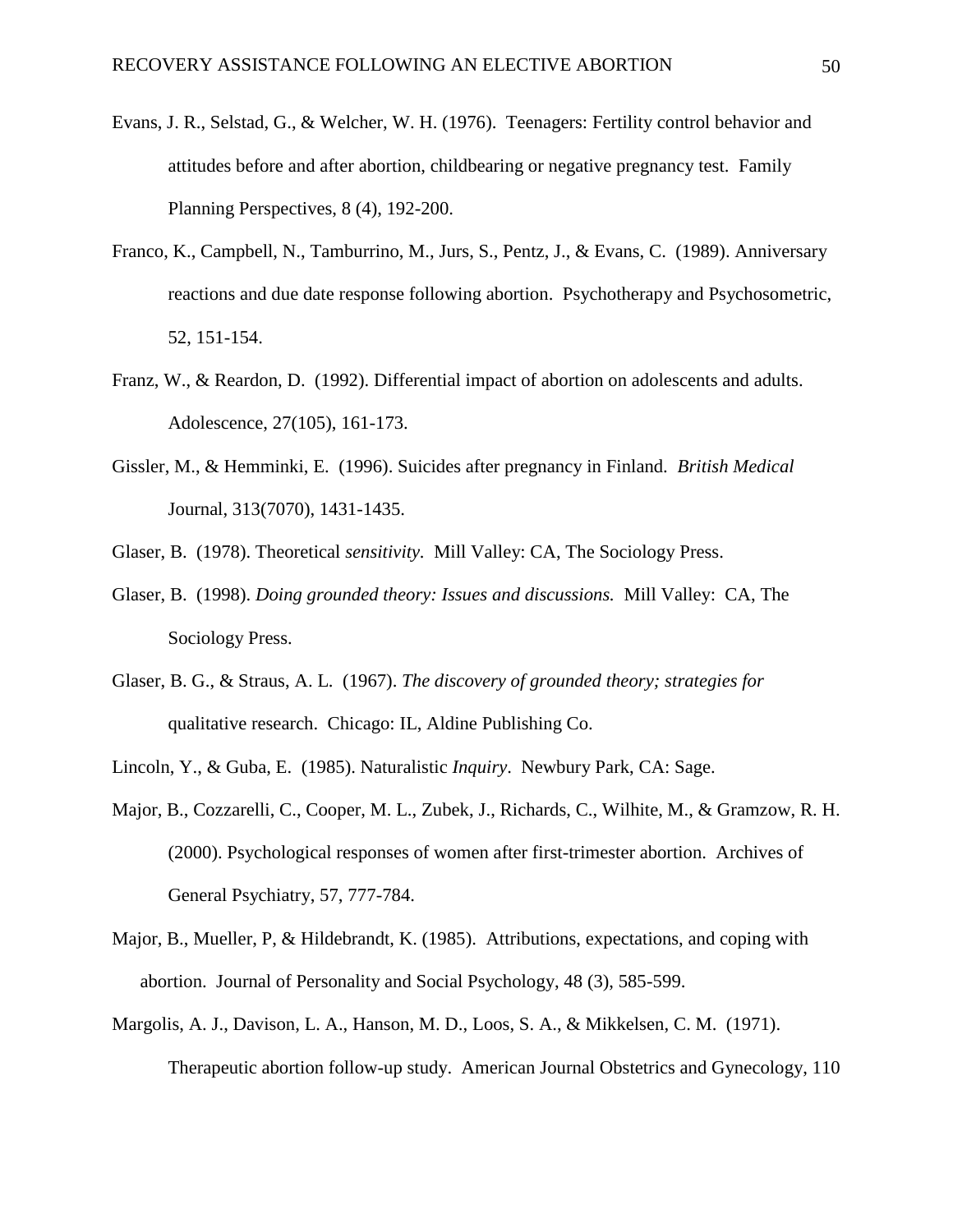(2), 243-249.

- Masse, S., & Perry, L. (2000). Post-abortive outreach basic training conference manual. Englewood, FL: Ramah International.
- *National Center for Health Statistics.* (2006). Retrieved February 20, 2006, from http://www.cdc.gov/nchs/fastats/insurg.htm.
- Perez-Reyes, M. G., & Falk, R. (1973). Follow-up after therapeutic abortion in early adolescence. Archives of General Psychiatry, 28, 120-126.
- Reardon, D. C. (2001a). Limitations on post-abortion research: Why we know so little. Retrived February 24, 2001, from http://www.afterabortion.org/limits.html.
- Reardon, D. C. (2001b). Psychological reactions reported after abortion. Retrieved February 24, 2001, from

http://www.abortionfacts.com/reardon/after\_abortion\_psychological\_rea.asp

- Reardon, D. C. (2001c). The aftereffects of abortion. Retrieved February 24, 2001, from http//www.afterabortion.org/complic.html.
- Reardon, D. C., & Ney, P. G. (2000). Abortion and subsequent substance abuse. *American*  Journal Drug Alcohol Abuse, 26(1), 61-75.
- Russo, N. F., & Dabul, A. J. (1997). The relationship of abortion to well-being: Do race and religion makes a difference? Professional Psychology: Research and Practice, 28 (1), 23- 31.
- Russo, N. F., & Zierk, K.L. (1992). Abortion, childbearing, and women's well-being. Professional Psychology: Research and Practice, 23 (4), 269-280.
- Sandelowski, M. (1993). Rigor or rigor mortis: The problem of rigor in qualitative research revisited. Advances in Nursing Science, 16 (2), 1-8.